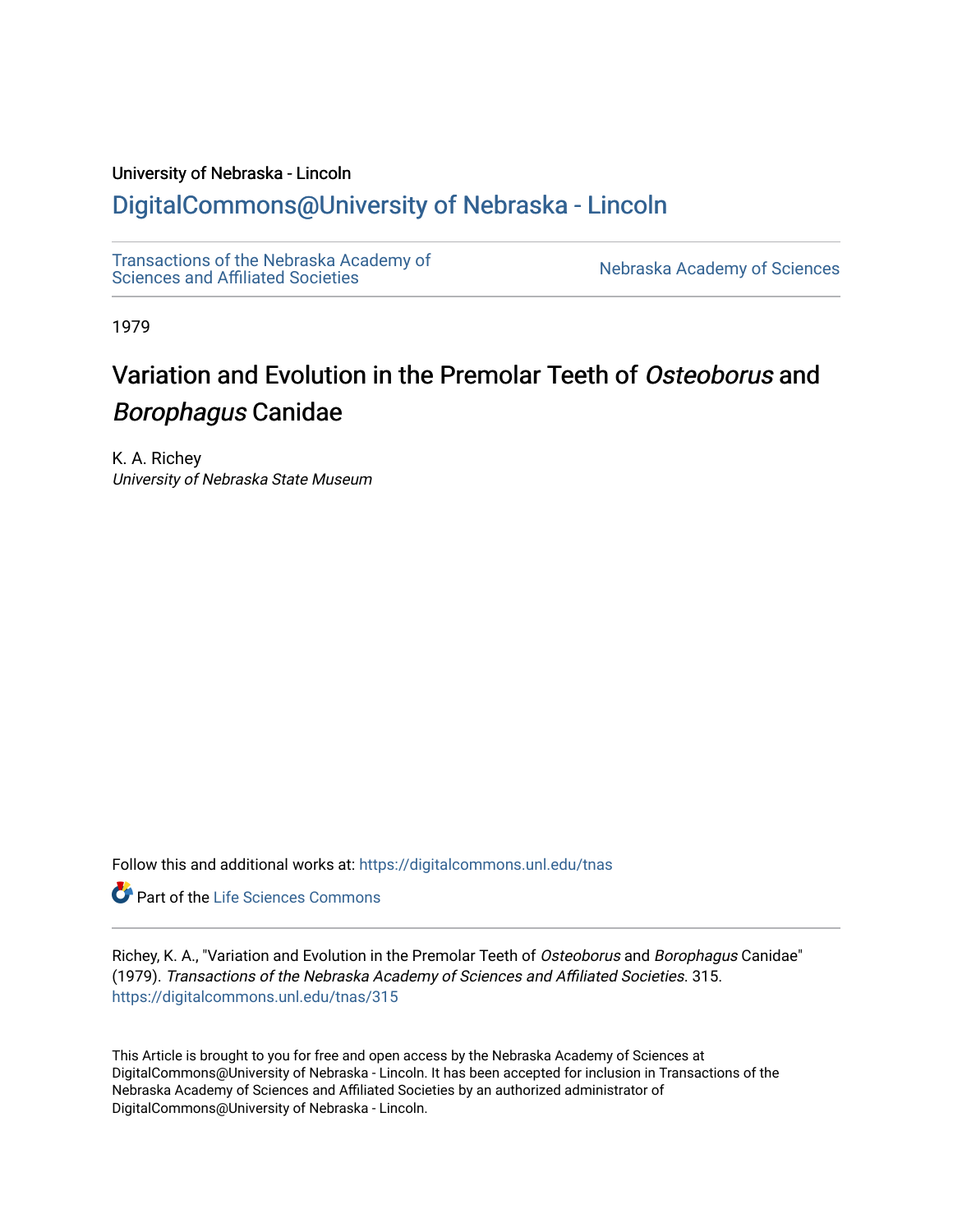#### VARIATION AND EVOLUTION IN THE PREMOLAR TEETH

#### OF *OSTEOBORUS* AND *BOROPHAGUS* (CANIDAE)

## K. A. RICHEY

## Research Associate, University of Nebraska State Museum Division of Vertebrate Paleontology Lincoln, Nebraska 68588

Seven graphs analyze the important dimensions and proportions of the premolars in the described species of *Osteoborus* and *Boroinguls*. Grids or scales of standard deviation multiples for a standard population (Coffee Ranch) are superimposed on the graphs. A graph of the relative width of P/4 plotted against the absolute width of M/1 ,/JOWS, among other things, that *Aelurodoll l'atidlls* docs not belong in *<i>l*steoborus. The graphs show exactly the relations of isolated specimens and types to each other but do not resolve completely the fundamental uncertain ties regarding their species or biostra tigraphic positions. Species, as presently constituted, may differ less than extreme variants of the standard population. A probable new "missing link" between *Osteoborus* and *Borophagus* was found in the Christian Ranch local fauna of Texas. Both Osteoborus and *Borophagus* seem to have produced aberrant species. The early evolution of Osteoborus may be deciphered only by further study involving both *Aelurodon* and To*illarc/lls.* 

## t t t

#### INTRODUCTION

It has long been recognized that *Borophagus* was the direct descendant of *Osteoborus*. Borophagus succeeded *Osteoborus* in time, and species representing the two stages of development are never found together. The structures which have undergone the most significant modification appear to have been the premolar teeth, especially the fourth lower premolar (P/4, Fig. 1). The principal tendencies were toward enlargement or broadening of the fourth lower premolar and reduction in size of the other premolars, upper and lower. These changes in the dentition appear to have been gradual and progressive. There were also significant changes in overall size, with increase in size being apparently the most general tendency. As jaws of these dogs are among the most common carnivore fossils of the Pliocene, they have been of some importance as index fossils through employment of the method of stage-of-evolution.

At the beginning of this study it seemed that if these striking and progressive modifications could be shown graphically, such diagrams might be of great usefulness in determining the stage of evolution, and, hence, the relative geologic age, of isolated lower jaws of these animals. At the same time, it seemed desirable to determine how much variation in these same features might be ascribed to individual variation within a "species" from a single fossil locality. The large collections of *Osteoborus cyonoides* (referred) from the Coffee Ranch, or Miami Quarry of Hemphill County, Texas, were available for a statistical standard. Dalquest (1969) had published the basic statistics on this population of *Osteoborus* based on samples of up to 18 specimens from the Midwestern University collection. In gathering data for my graphs at the various institutions, I had access to a much larger sample. My original intention was only to show graphically the development of the fourth lower premolar plotted against a dimension of the lower carnassial as a measure of overall size. To satisfy some critics, the study was extended to cover all of the premolar teeth, including one graph of upper teeth. The Coffee



Figure 1. Diagram of the lower dentition of *Osteoborus*  from Coffee Ranch, showing outstanding characters of the osteoborine dogs and the manner of taking measurements on the  $\overline{P4}$  and MI. Drawn from Matthew and Stirton (1930, PI. 30), specimen UCMP 30120. Natural size.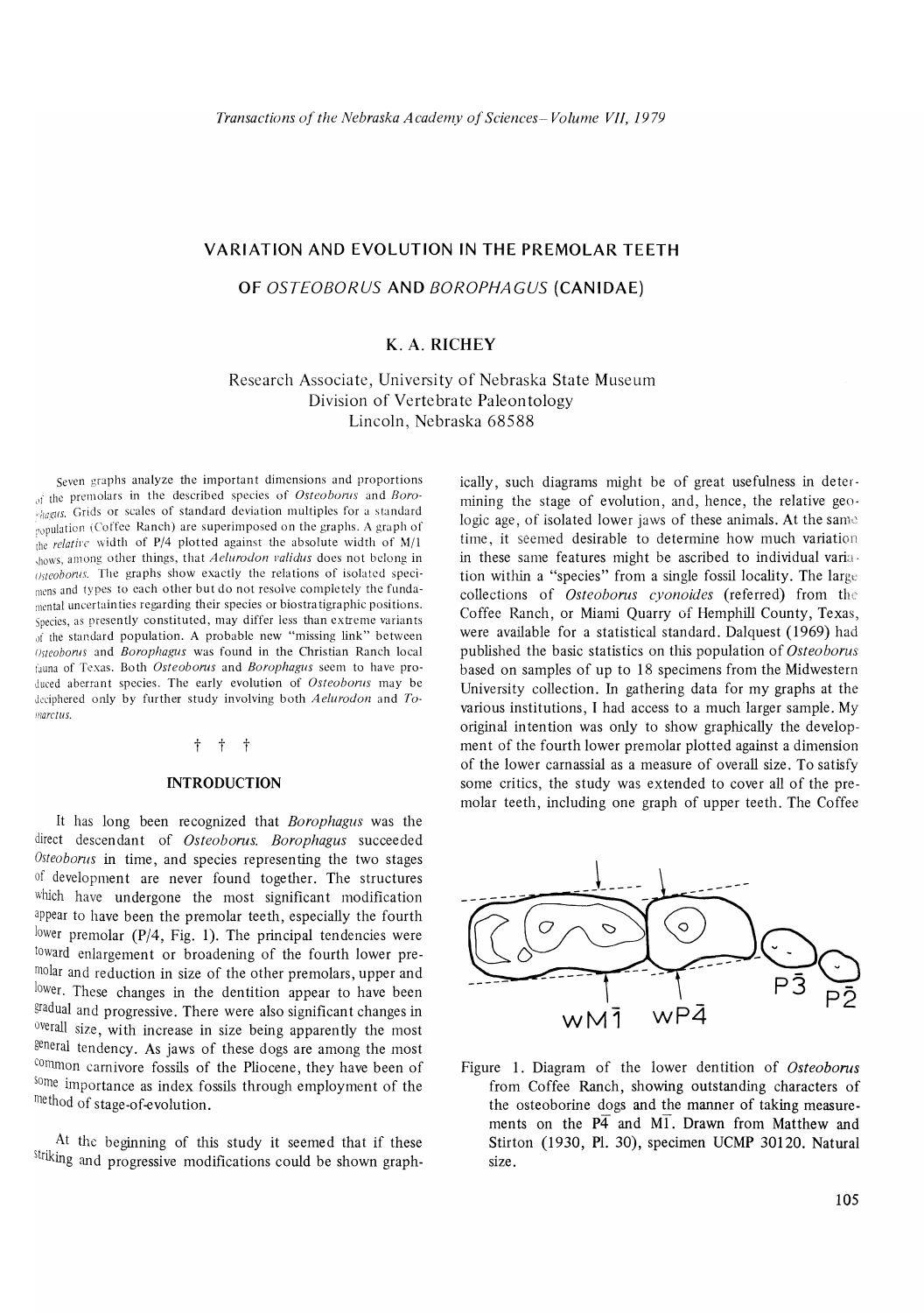Ranch population figures as the standard on all graphs. This study is limited, for the most part, to the specimens named or described in the literature. In some cases, however, I have given data on unpublished specimens in order to elucidate epochs in the evolution where adequate data were lacking in the literature.

Basic statistics of the standard population computed for this study are given in Table 1. It will be noted that for a number of the variates considered, the size of the sample is many times as large as that treated by Dalquest.

On most of the graphs presented herewith two variates are plotted on each diagram, thus utilizing both ordinate and abscissa. The primary reason for doing so is to condense the presentation as much as possible. The correlations resulting are generally of minor interest, although certain correlations proved to be of considerable value in interpreting the graph. involving ratios. It is assumed in what follows that the reader Involving ratios.  $\therefore$  is  $\therefore$  is  $\therefore$  is  $\therefore$  is familiar with the basic principles of biostatistics and  $\frac{d}{dx}$ with those sections of Simpson, Roe, and Lewontin  $(1960)$ dealing with single specimens.

As the names used in this paper refer mostly to  $h_0 h_0$ . types, I have generally used species names in the shortest form possible consistent with clarity. Generic names used are, with a few exceptions, those in current or recent use. For the bene fit of readers less familiar with the group, and for purposes of reference, I give a partial synonymy in Table II, togethe with information on the provenance and the nature of  $_{\text{th}}$ type specimen. In Table II all names are given in complete systematic citation form.

#### TABLE I

#### Statistics, Dimensions of Lower and Upper Teeth of *Osteoborus cyonoides,* Referred from the Coffee Ranch Locality, Hemphill County, Texas \*

|                        |           |                         | $s\overline{X}$ | S    |        |
|------------------------|-----------|-------------------------|-----------------|------|--------|
| Variate                | ${\bf N}$ | $\overline{\textbf{X}}$ | mm.             | mm.  | V      |
| $\le$ P $/2$           | 26        | 5.027                   | .085            | .432 | 8.58   |
| 1 P/2                  | 26        | 6.977                   | .099            | .504 | 7.22   |
| $\leq P/3$             | 55        | 5.826                   | .056            | .416 | 7.14   |
| 1 P/3                  | 54        | 8.621                   | .088            | .646 | 7.50   |
| w M / 1                | 55        | 12.15                   | .084            | .622 | 5.12   |
| w P $/3 \div w$ M $/1$ | 55        | .478                    |                 |      |        |
| w $P/4$                | 99        | 10.828                  | .057            | .567 | 5.24   |
| w M / 1                | 99        | 12.121                  | .056            | .560 | 4.65   |
| w P $/4 \div w$ M $/1$ | 99        | 0.894                   |                 |      |        |
| w P / 4 (R)            | 54        | 10.806                  | .079            | .579 | 5.35   |
| w M / 1 (R)            | 54        | 12.049                  | .075            | .552 | 4,58   |
| $\leq P$ 1/            | 6         | 4.477                   | .151            | .507 | 11.32  |
| 1P1/                   | 6         | 6.15                    | .123            | .302 | 4.91   |
| w P 2/                 | 22        | 5.407                   | .070            | .327 | $6.04$ |
| 1P2/                   | 22        | 9.266                   | .160            | .751 | 8.10   |
| w P 3/                 | 11        | 6.11                    | .186            | .615 | 10.07  |
| $\leq P$ 4/            | $11$      | 11.61                   | .232            | .769 | 6.62   |
|                        |           |                         |                 |      |        |

\*Means  $(X)$  are in millimeters, except the ratios, which are pure numbers. R - right rami only (each from different individual)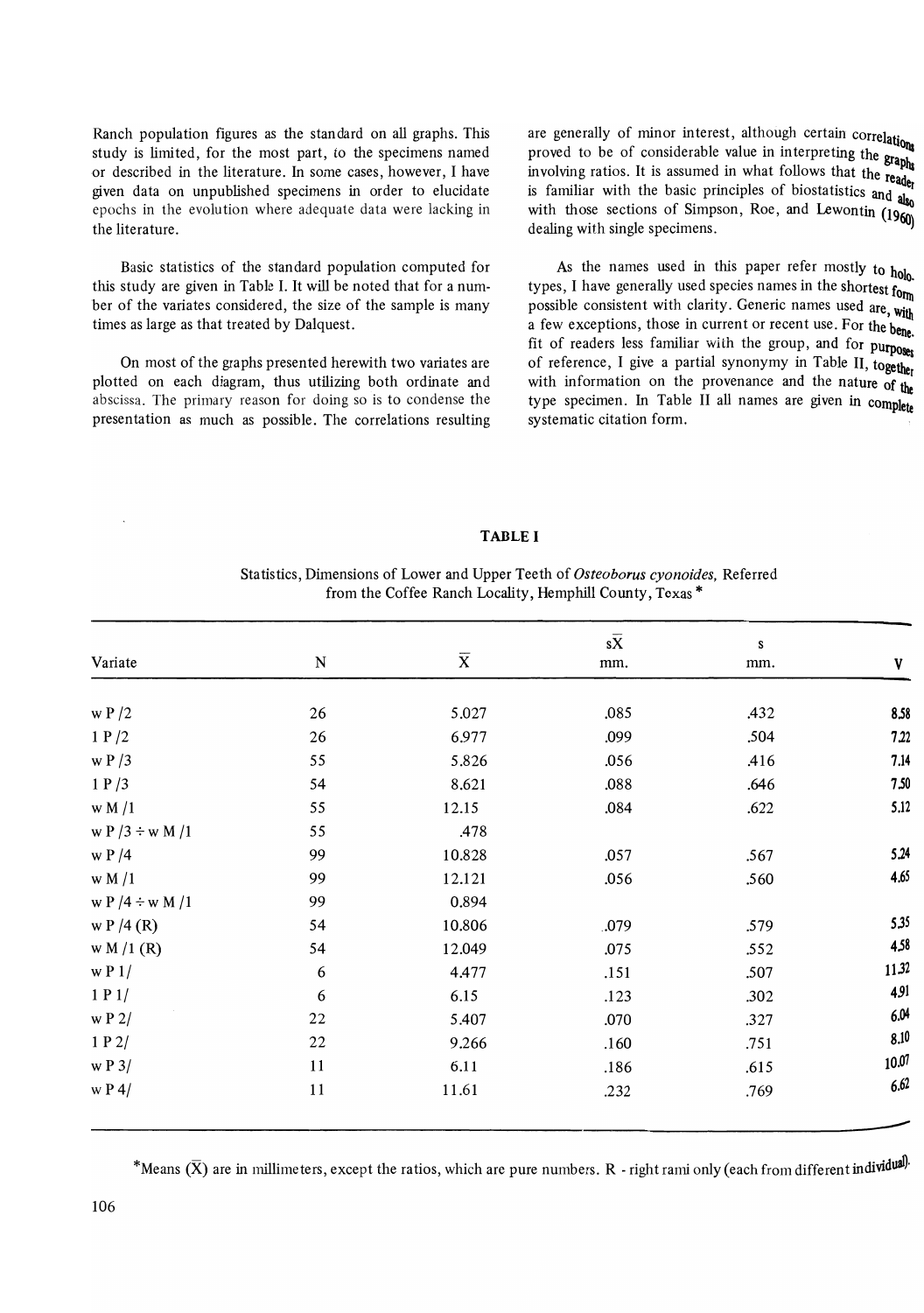## **TABLE II**

## Species Names Considered in this Paper, with Original Designations, Provenances, and Nature of Types

| SPECIES NAME (Used in this Report)                  | SYNONYMS (Original and Early Designations)                                                     | <b>PROVENANCE</b><br>(Local Fauna)            | <b>TYPES</b><br>(Upper or Lower) |
|-----------------------------------------------------|------------------------------------------------------------------------------------------------|-----------------------------------------------|----------------------------------|
| Acturadon ricardoerists (Stirton & VanderHoof)      | Aelurodon aphobus, Stock 1928<br>Osteoborus ricardoensis Stirton & VanderHoof 1933             | Red Rock Canyon, Ricardo, California          | Lower                            |
| Aelurodon validus (Matthew & Cook)                  | Aelurodon haydeni validus Matthew & Cook 1909<br>Osteoborus validus, VanderHoof & Gregory 1940 | Aphelops Draw I.f. = "Upper Snake Creek" *    | Lower                            |
| Borophagus crassapineatus (Olsen)                   | Osteoborus crassapineatus Olsen 1956<br>Osteoborus dudleyi (White), Webb 1969                  | Phosphate Pits, Pierce, Polk County, Florida  | Lower                            |
| Borophagus diversidens Cope 1892 (Type Species)     |                                                                                                | Blanco 1.f., Crosby County, Texas             | Lower                            |
| Borophagus dubious (Merriam)                        | Hygenognathus dubious Merriam 1903                                                             | Pittsburg, Contra Costa County, California    | Upper $(P/4 \text{ only})$       |
| Borophegus matthewi, VanderHoof & Gregory 1940      | Hvaenognathus matthewi Freudenberg 1910                                                        | Tequixquiac Marls, Valley of Mexico           | Upper                            |
| Borophagus pachyodon, VanderHoof & Gregory 1940     | Hyaenognathus pachyodon Merriam 1906                                                           | Asphalto, Kern County, California             | Lower                            |
| <i>Borophagus solus</i> , VanderHoof & Gregory 1940 | Hyaenognathus solus Stock 1932                                                                 | Coso Mountains, Inyo County, California       | Upper                            |
| Osteoborus cyonoides, Stirton & VanderHoof 1933     | Hyaenognathus cyonoides Martin 1928                                                            | Edson, Sherman County, Kansas                 | Lower                            |
| Osteoborus diabloensis Richey 1938                  |                                                                                                | Black Hawk Ranch, Mt. Diablo, California      | Lower (+ Upper)                  |
| Osteoborus direptor. Stirton & VanderHoof 1933      | Hyaenognathus direptor Matthew 1924                                                            | ZX Bar I.f. = "Upper Snake Creek," Nebraska * | Lower                            |
| Osteoborus galushai Webb 1969                       |                                                                                                | Mixson's Loc., Alachua Clay, Florida          | Lower                            |
| Osteoborus hilli Johnston 1939                      |                                                                                                | Axtel 1.f., Randall County, Texas             | Lower (+ Upper)                  |
| Osteoborus littoralis, Stirton & VanderHoof 1933    | Borophagus littoralis VanderHoof 1931                                                          | Crocker Spring, Kern County, California       | Upper                            |
| Osteoborus orc Webb 1969                            |                                                                                                | Withlacooche River, Florida                   | Lower                            |
| <b>Usteoborus progressus Hibbard 1944</b>           |                                                                                                | U.K. Loc. 6, Seward County, Kansas            | Lower                            |
| Osteoborus pugnator, Stirton & VanderHoof 1933      | Porthocyon pugnator Cook 1922                                                                  | Beecher Island, Wray, Yuma County, Colorado   | Upper (+ Lower)                  |
| Osteoborus secundus, Stirton & VanderHoof 1933      | Aelurodon saevus secundus Matthew & Cook 1909                                                  | (Site unknown), Snake Creek area, Nebraska*   |                                  |

\* = data from Skinner, Skinner, and Gooris, 1977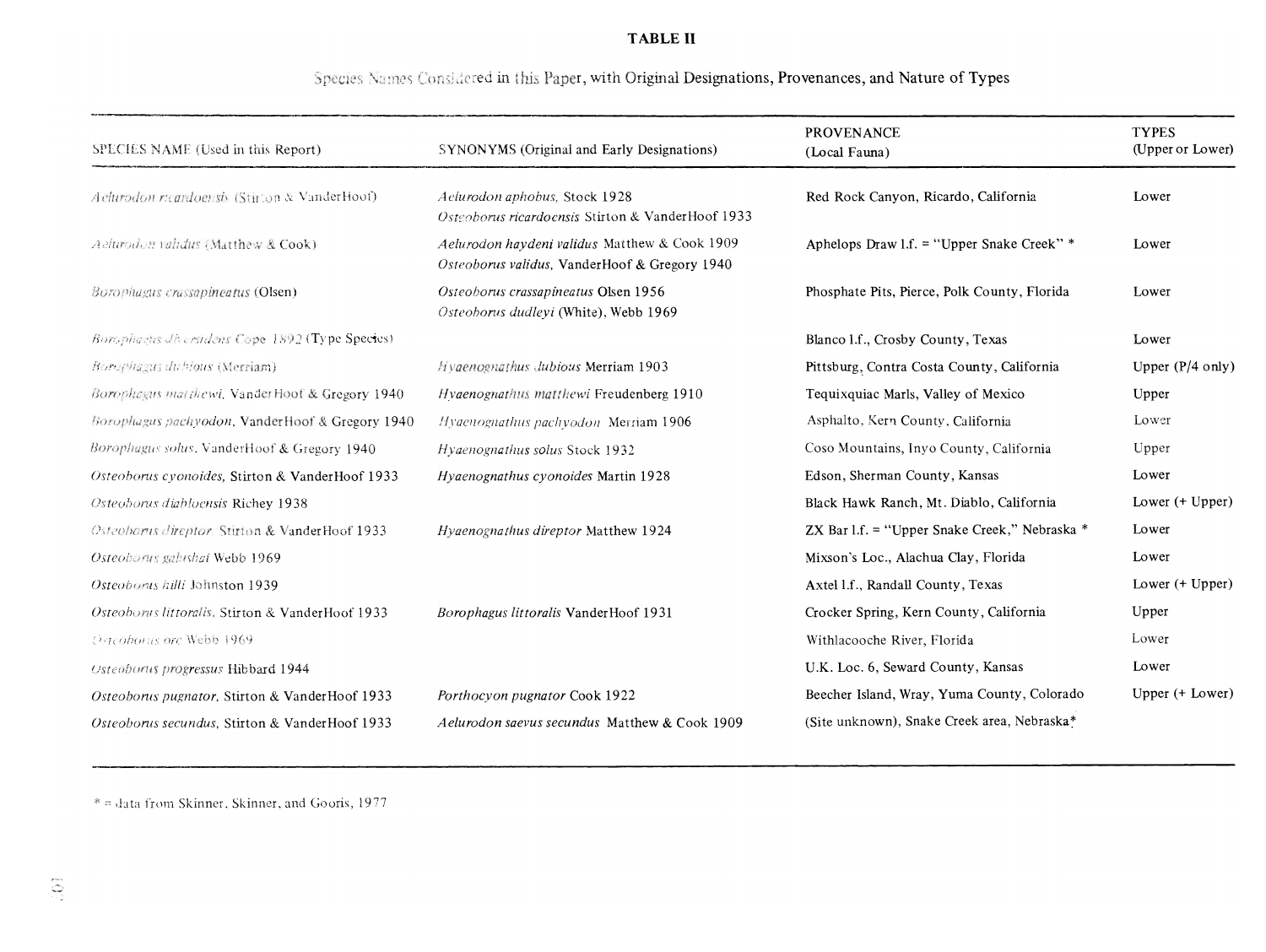#### **DISTINGUISHING** *OSTEOBORUS* AND *AELURODON*

*The* Aelurodon validus *Problem.* This paper deals mainly with *Osteoborus* and *Borophagus.* However, two species are treated here which, although they have been classified with *Osteoborus* in most recent literature, are now considered as belonging to *Aelurodon.* These are *Aelurodon ricardoensis*  (Stirton and VanderHoof, 1933) and *Aelurodon validus*  (Matthew and Cook; see VanderHoof and Gregory, 1940). Rather early in this study (Fig. 8) it became evident that these very large species were phylogenetically distinct from the main *Osteoborus-Borophagus* lineage. Yet they are obviously closer to *Osteoborus* than to a good many specimens which have been identified as *Aelurodon.* As the solution to this dilemma involves a good deal more than the results of my own research, I feel obliged to go into the problem of *Aelurodon*  in some detail. Very recently the species *validus* has been cited as *Aelurodon validus* in a paper by Skinner, Skinner, and Gooris (1977), but without explanation as to the reason for the switch back to the old generic designation. The solution to this nomenclatural problem is due in large part to Richard H. Tedford, to whom I am most grateful for several helpful suggestions.

The best known genera of the subfamily Borophaginae (Simpson, 1945) are *Aelurodon, Osteoborus,* and *Borophagus.*  (Five other "genera" included in the subfamily by Simpson are controversial and will not be discussed here.) The three genera named above have in common: rather heavy molar and carnassial teeth, and a parastyle on the upper carnassial. Two of these genera, *Osteoborus* and *Borophagus,* have reduced premolar dentition, a shortened face, and an enlarged and modified fourth lower premolar (Fig. 1). There are a few other characters which distinguish *Borophagus,* such as anteroposterior shortening of  $P/2$  and  $P/3$ , and absolescence of the metaconid and parastyle.

The case of *Aelurodon* is not so simple. *Aelurodon* has long been poorly understood because of the inadequacy of the holotype of the type species, *Aelurodon ferox* Leidy, based solely on a single upper carnassial. McGrew pointed out as long ago as 1944 that the species which had been classified with *Aelurodon* fell "into two quite distinct groups." One of these groups McGrew called "the *Aelurodon saevus* group," the other the *"taxoides* group." The latter included by implication *Aelurodon wheelerianus* Cope. McGrew pointed out several differences in the lower dentition and suggested that "the differences here are so great that there seems to be sufficient justification for the separation of the *taxoides* group as a distinct genus." One of the characters of the *taxoides* group recognized by McGrew was that the premolars were "little reduced." Galiano and Frailey (1977:13) have recently pointed out that the  $P/1$  in this group is in fact "exceptionally large." Oddly enough, Schlosser had many years before (1890) proposed the generic name *Prohyaena* for this group, with *Aelurodon wheelerianus* Cope as the type. The name *Prohyaena* has been very largely ignored in subsequent litera. ture, probably because of both the obscurity of Schlosser's reference and the battered condition of the holotype of *Aelurodon wheelerianus* Cope. I would point out as additional characters of this group that the *P/4* is relatively small, and that all of the premolars, upper and lower, tend to have multi. pIe cusps of a characteristic, discrete type.

The principal question remaining, odd as it may seem,  $\mathbf{i}_s$ this: To which of McGrew's groups does the type species *Aelurodon ferox* belong? In examining a number of skulls with the "taxoides" type of premolars, I find that, in the Pal (upper carnassial), there tends to be a small sharp crest  $\overline{con}$ . necting the protocone with the anterior blade (paracone). This crest is not in evidence in the holotype of *Aelurodon ferox.* I therefore conclude that *A. ferox* probably belongs to the *A. saevus* group of McGrew, and, hence, the generic name should remain with that group. I am therefore willing to ac. cept tentatively *Prohyaena* Schlosser as an appropriate name for the other, or *"taxoides"* group.

*Aelurodon,* thus disembarrassed of the *taxoides* group, is now seen as a group of true borophagines, although one which throughout its history remained more primitive than *Osteo. borus* and *Borophagus*. In *Aelurodon* only the P/1 is greatly reduced; but it is never lost, so far as is known. P/2 and *P/3*  are less reduced. *P/4* is large, but not widened posteriorly, and it never loses the posterior accessory cusp. There is little crowding of the premolar teeth in the row. Both upper and lower premolars tend to have reduced accessory cusps, espe. cially on the front of the teeth. The face tends to be dished and the forehead bulging, at least in the most advanced forms, such as *A. validus* from Sebits Ranch, Texas (see Johnston, 1939, Fig. 3). Some smaller species of *Aelurodon* will proba· bly prove very difficult to distinguish from primitive species of *Osteoborus.* In truth it might be asked if the "paratype" lower jaw of *Osteoborus pugnator* (Cook) is not really that of a small *Aelurodon.* 

#### THE LOWER ANTERIOR PREMOLAR TEETH-P/l-3

#### First Lower Premolar-P/1

It has long been known that in *Osteoborus cyonoides*  from Coffee Ranch the first lower premolar is present in only a small number of rami. The task of determining the percentage of rami erupting this tooth is not as simple as might be expected. In some specimens the ramus is broken off anterior to P/2, or the border of the dentary is otherwise so damaged as to make it impossible to determine whether or not the tooth was present. In some jaws there is clear evidence that the tooth was once present but later broken off during life, of shed. In some cases the alveolus for the missing tooth had partially or wholly closed up. In this part of the study, therefore, only those specimens were considered which showed the upper border of the dentary intact between *IC* and *p/2.*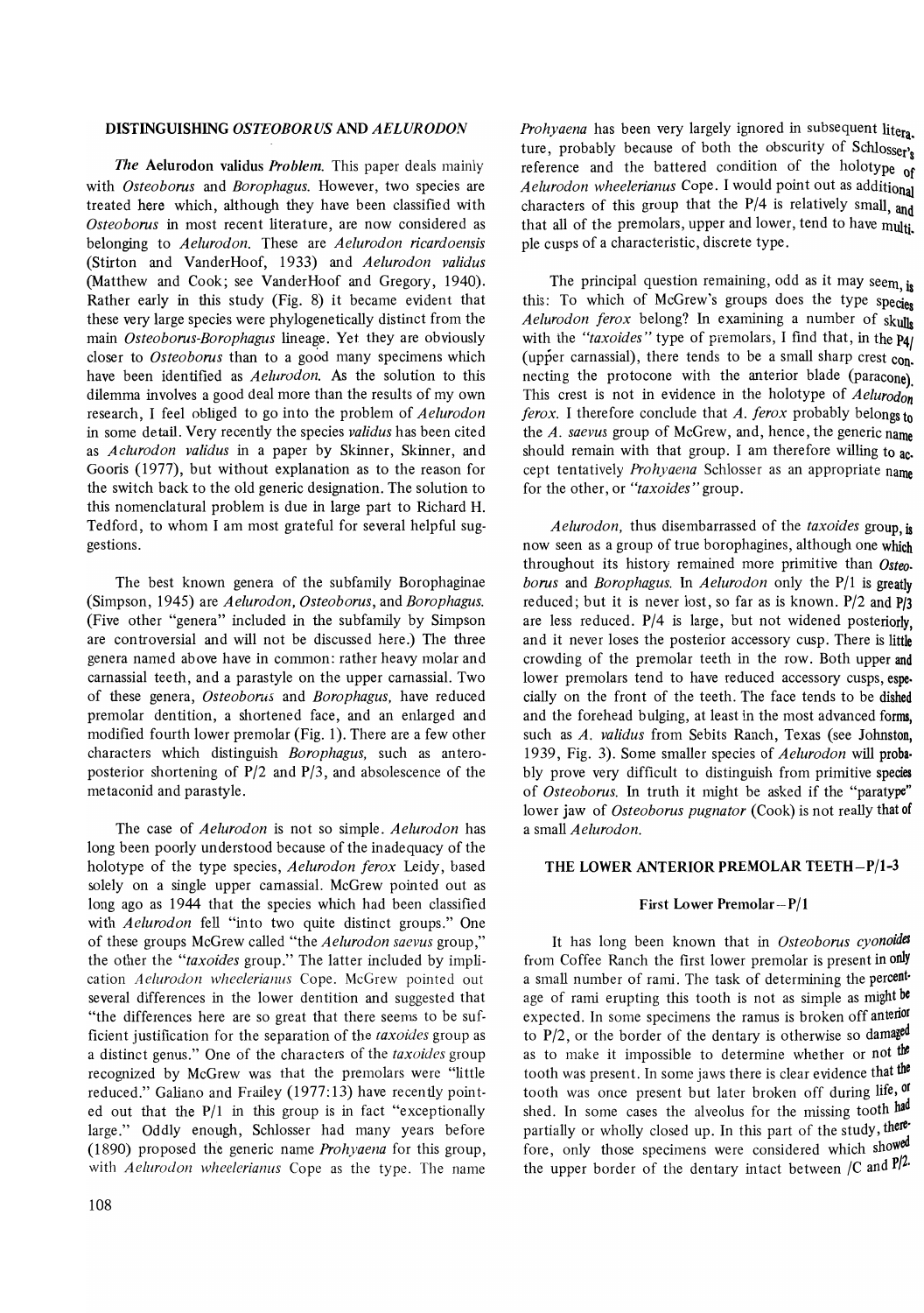If there was "no trace" of the tooth ever having been present,  $\frac{11 \text{ m/s}}{11 \text{ W20}}$  considered that the tooth had never been erupted. It  $\frac{11}{15}$  possible that in a few of these cases an alveolus for P/1  $p^{\text{g}}$  when healed over so perfectly as to give the impression  $n_{\text{half}}$  it had never been present. Nevertheless, I believe that the figures obtained on the incidence of this tooth afford a  $t_{\text{air}}$  close approximation of the probability of any particular  $t_{\text{all,1}}$  showing the tooth. From the 74 rami thus selected,  $\frac{100}{\text{only}}$  twelve showed evidence of having actually erupted P/1.  $\frac{1}{2}$  amounts to about 16 percent. Of these, the tooth itself <sup>1 1145</sup> actually in place in only one. In this specimen, F:AMNH  $\frac{2}{3357}$ , the tooth measured 3.40 x 4.25 mm.

On the other hand, *P/1* may be present even in *Boropha-*<sub>*FUS.* Specimen UNSM 2687 from the Lisco Quarry, Broad-</sub>  $\frac{1}{\sqrt{1-\frac{1}{n}}}\sum_{n=1}^{\infty}$  formation, shows this tooth in the left ramus but not in the right. (The width and length are  $6.9$  and  $7.3$  millimeters, respectively.) This is the only specimen I know which shows evidence of having an erupted *P/1*. But because rather few lower jaws of *Borophagus* have been found, we must admit that the incidence of *P/1* in *Borophagus* may not be very different from that in *Osteoborus cyonoides.* 

It follows from the above that the presence of  $P$  1/ (or its alveolus) in an isolated find of a jaw of one of these animals would constitute a strong indication of the presence of a spe dies more primitive than that of Coffee Ranch. Some species in which this is the case are: *Osteoborus diabloensis* Richey, O. *galushai* Webb, o. *ore* Webb, and O. *pugnator* (Cook). This character is probably significant also in the case of *Osteoborus* from the famous Ft40 Quarry of Nebraska, previously discussed (Richey, 1973). Later in 1973 a mandibular iragment with an alveolus for *P/l* was found at this site. This indicates (but does not prove) that Ft40 is older than Coffee Ranch. There is a possibility that we are dealing here with a small species of *Aelurodon* (not very different from a primitive *Osteobonts),* in which case the application of the abovementioned rule could be very misleading.

#### Second Lower Premolar-P/2

 $P/2$  is apparently not erupted in a small number of wellpreserved lower jaws of *Osteoborus cyonoides* from Coffee Ranch. it may be that a certain number of jaws lost the *P/2*  soon after it was erupted and that the alveolus subsequently closed so as to leave no trace. In some cases (Col:AMNH 1325 and 1329; UCMP 30112 and 30115; and PPHM-JWT 1988-1) alveoli were observed which were only partly healed over. But in surveying a large number of specimens, certain rami were noticed which lacked the P/2 and showed no indication of ever having erupted it. An attempt was made to estimate the proportion of jaws in this category. Out of 94 jaws which had the pertinent portions preserved, nine were observed to show <sup>tho</sup> trace" of *P/2*. This works out at about 9.6 percent. onVersely expressed, the figures show that *P/2* was erupted th at least 90.4 percent of the rami.

Dalquest (1969) has published statistics on length and breadth of eight *P/2's* from Coffee Ranch. For the sake of the completeness of my own study, I recomputed the statistics (Table **I)** on the somewhat larger number of measurements which were available in my records. These new statistics were used in Figure 2, which is a graph of the width of P/2 plotted against its length. It was feasible to use the figures for the lengths in this case, because the length can be measured accurately more often on *P/2* than on other premolars, upper or lower. A further reason for plotting the length is to show the decreasing length of this tooth in the transition from *Osteoborus* to *Borophagus.* This is indicated on Figure 2 by the steepness of an imaginary line connecting O. *cyonoides* with the two occurrences of *Borophagus* shown.

The plus and minus 2-standard deviation limits of the standard population in Figure 2 were obtained by computation and superimposed on the plot of the various species and specimens. The reader is reminded that, in the normal distribution, ±2s should include 95.5 percent of the individuals in the population. For practical purposes, then,  $\pm 2s$  of the two variates are near the limits of the theoretical ranges of that species. The fact that *Osteoborus ore* falls within these "2s limits" does not prevent O. *ore* from being a perfectly good and useful species. Otherwise, to one unfamiliar with the evolution of *Osteoborus* and *Borophagus,* Figure 2 may appear quite difficult to interpret. The graph does not show a very distinct linearity, especially as regards the primitive species O. *diabloensis* and O. *galushai.* This is because the *P/2* at first becomes smaller in the stages leading up to *O. cyonoides*, after which it becomes slightly larger in forms leading to *Borophagus.* On the other hand, the very large forms, *Aelurodon validus,* and especially *A. ricardoensis,* may be confused with *Borophagus.* In reality, these large species have other characters which distinguish them easily from *Borophagus,*  and their lineage became extinct long before the appearance of *Borophagus.* 

#### **Third** Lower Premolar-P/3

*P/3* may be broken off or shed during life, in which case the alveoli may be nearly completely healed over. *P/3* is often very little larger than *P/2,* thus being relatively more highly reduced than that tooth. *P/3* is quite variable in size and shape, as is attested by the rather high coefficients of variation (Table I). This is especially true in the more advanced species of *Osteoborus* and in *Borophagus.* 

Figure 3 is a simple plot of the width of *P/3* against its breadth. The purpose of this figure is to show antero-posterior shortening of the *P/3* in the transition from *Osteoborus* to *Borophagus.* This is indicated' by the steepness of the trend in the upper right-hand corner of the graph. Because the length is by definition greater than the width, the normal trend in such a graph would be considerably less than  $45^{\circ}$ . Otherwise, Figure 3 is somewhat difficult to interpret. The large number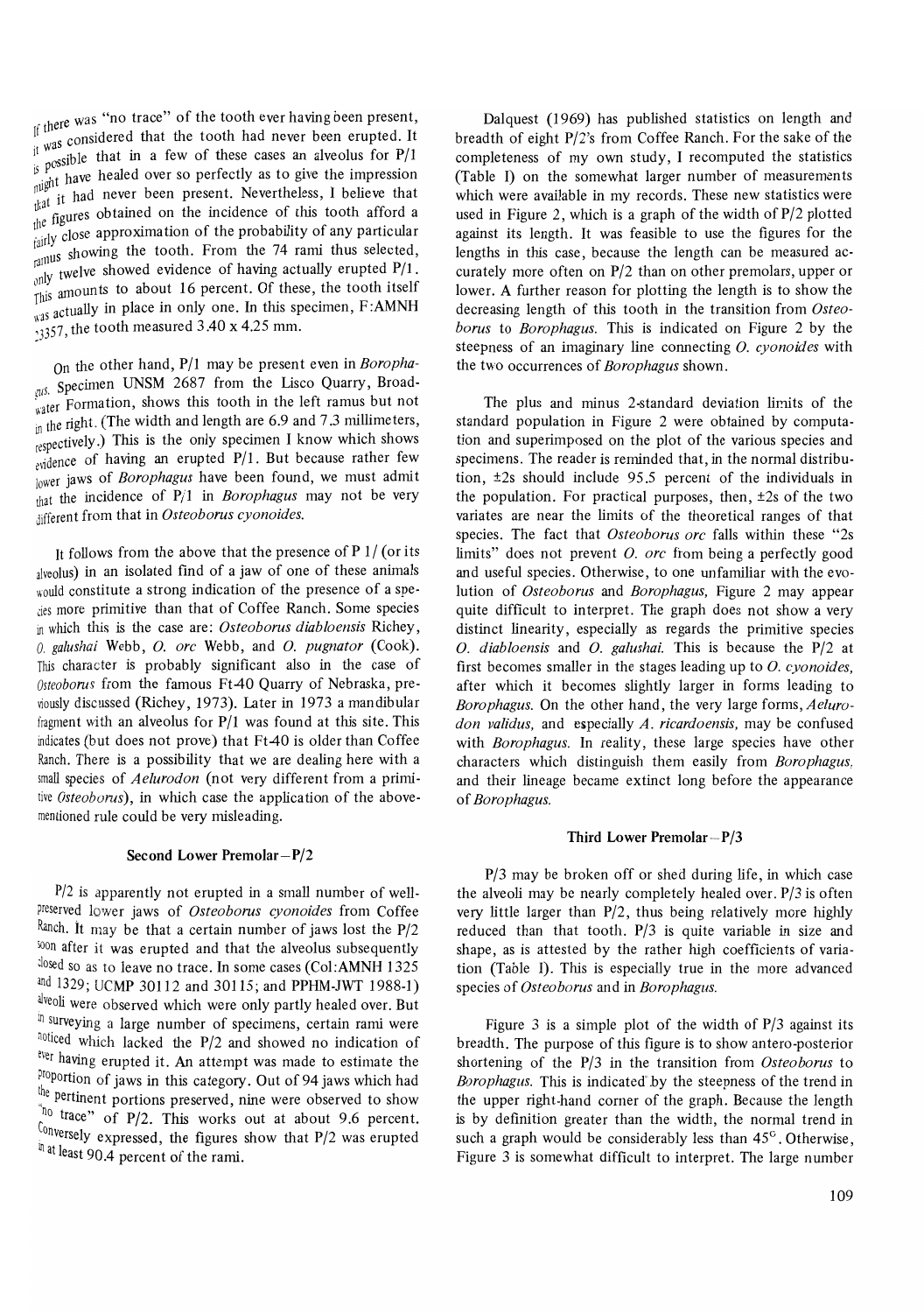

Figure 2. Comparison of widths and lengths of the second lower premolar in various species of Osteoborus, Borophagus, and A odon; with grid of standard-deviation multiples of the Coffee Ranch population of O. cyonoides superimposed as stand of variability. Dots represent individual specimens, which are holotypes if the name only appears opposite. If specimen num or locality data only are given, dots represent referred or undetermined specimens. Double circles indicate means.

of types of species and other specimens which fall within the "2s limits" of *Osteoborus cyonoides*, Coffee Ranch, and the great variation in different specimens of Borophagus, indicate the difficulty of using the size of  $P/3$  as a criterion in taxonomy or biostratigraphy.

Figure 4 gives the width of  $P/3$  plotted against a measure of absolute size, the width of  $M/1$ .  $M/1$  is chosen for this purpose because it is a conservative structure apparently little affected by the evolutionary changes involving the other teeth. The expected range of variation in a species is shown by the "2s limits" of Osteoborus eyonoides from Coffee Ranch, The reader is reported that, the standard deviation's being a function of the overall size of the species, the "2s limits" would a little greater for the larger species in the upper righth corner of the graph than for the Coffee Ranch species.

The general distribution of species in Figure 4 is in a ment with what is known of the evolution. But there a number of anomalies in detail. Thus, in looking for a pos ancestor for the Coffee Ranch Osteoborus, we note that species which has the most primitive teeth (in form) diablocusis, is not the smallest. Turning to the larger fo we note quite a number of *Borophagus* specimens in lower right-hand part of the chart which have a  $P/3$ <sup>1</sup> larger than the Coffee Ranch Osteoborus. Yet there apf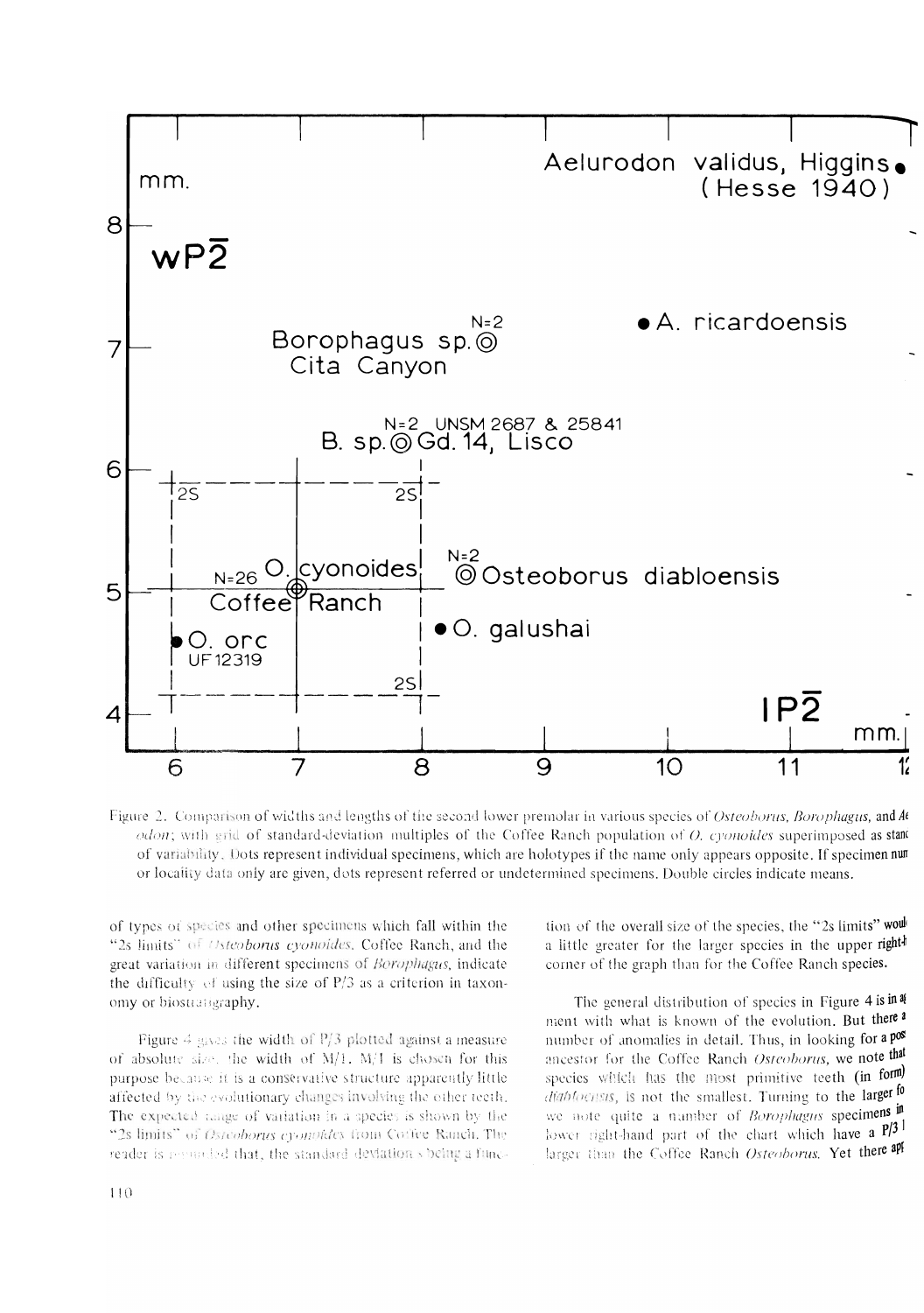

Figure 3. Comparison of widths and lengths of third lower premolar in various species of *Osteoborus, Borphagus,* and *Aelurodon.* For explanation of conventions and symbols, see Figure 2 and list of abbreviations.  $\uparrow$ 

to be a gap in the series of forms between *0. hilli* and *Boraphagus.* It is difficult to tell whether this apparent gap is due to a spurt in evolution or to a fortuitous effect of the fossil record. The large species *Aelurodon ricardoensis* and *Aelurodon validus* in the upper right-hand corner of the chart also require explanation. In size of P/3 they seem to be confused with large species of *Borophagus.* But these very large forms formerly classed with *Osteoborus* show several characters which indicate that they belong to a lineage separate from the main *Osteoborus-Borophagus* line. The principal difference in the anterior premolar teeth is their graded size and open spacing (absence of crowding).

Figure 4. Comparison of the widths of the third lower premolar and the first lower molar (carnassial) in various species of *Osteoborus, Borophagus,* and *Aelurodon.* For explanation of conventions and symbols, see Figure 2 and  $\downarrow$  list of abbreviations.

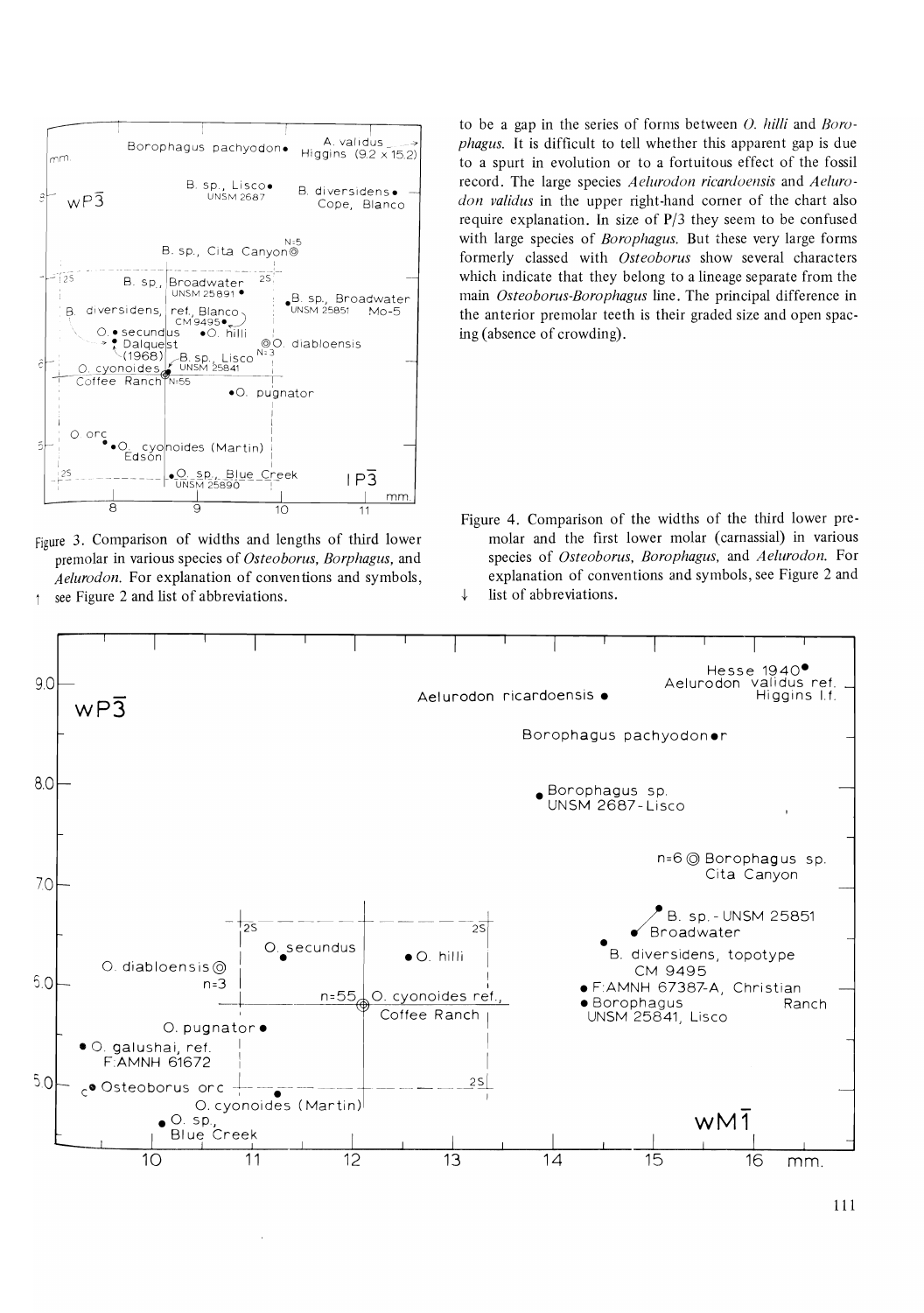Figure 5 is an attempt to show the decreasing *relative*  size of P/3 with evolution. This is not very apparent in charts such as Figure 4, because in the main lineage the relative size is decreasing while the overall size of the animals is increasing. In Figure 5 the width of  $P/3$  appears on the ordinate as the quotient obtained by dividing the width of P/3 by the width of  $M/1$ . On the abscissa, in place of the species' names or specimen numbers, the faunas from which they come, arranged in presumed stratigraphic order, appear instead. The species and specimens are the same as those appearing in Figure 6.

#### THE SPECIALIZED FOURTH LOWER PREMOLAR-P/4

*P/4* is the most characteristic tooth in the Borophaginae. It should be possible to distinguish the three genera, *Aelurodon, Osteoborus, and Borophagus, by this tooth alone. In* this study I have considered the dividing line between *Osteoborus* and *Borophagus* to be the point at which the width of P/4 becomes greater than that of M/1. Some writers have used the disappearance of the posterior accessory cusp of *P/4* as the critical point in the classification. As for *Aelumdon,*  probably only the members of the so-called *"Aelumdon*  saevus group" of McGrew (1944) are true borophagines. In these the  $P/4$ , while remaining large, is not widened at the posterior end or noticeably pitched backward, and it retains a good-sized accessory cusp. These contrast noticeably with the asymmetrical P/4s of medium-sized species of *Osteoborus*  and with *Boropliagus.* They are not very different in form,



Figure 5. Diagram showing decreasing size of the third lower premolar relative to size of first lower molar v'ith time. Widths of teeth only are used. Dots represent single specimens or holotypes, dots within circles means of more than one specimen. In lieu of specific names, names of local faunas from which the species come are indicated at the bottom in presumed chronological order from left to right. For names of species concerned, see check list of species, Table II.

however, from the  $P/4s$  of primitive species of  $Osteob_{\text{OPE}}$ such as O. *pugnator* and O. *diabloensis.* 

The size and form of  $P/4$  have given the group the sobil quet "hyaenoid dogs." The function of this large, conical and pointed premolar has been the cause of some speculation Ewer (1954) believed that similarly modified teeth in hyaena were crushing teeth. The best explanation seems to be that  $_{\text{old}}$ Galiano and Frailey (1977:4), who consider such teeth " $pi_{\text{lept}}$ " ing" structures. I understand this to mean that the tooth  $_{w_{di}}$ used for breaching the shafts of upper limb bones of  $\lim_{n \to \infty}$ animals. It is well known in engineering mechanics that one of the most effective means of piercing a hard, strong material is by the application of heavy pressure to as limited an area. possible, which can only be done by employing a conic, some what acutely pointed tool. The theory of Galiano and Frailey also explains why there is no similar tooth in the upper  $\mathbf{i}_{\mathbf{j}}$ Only one would be necessary. Why a premolar should  $\mathbf{b}$ selected for this function is cause for further speculation Possibly the carnassials and molars were already too  $\frac{1}{2}$ cialized for other functions. A primitive canid premolar, being already a pointed tooth, could be more readily modified.  $\mathbf{m}$ canines would be too far forward for the application  $\theta$ maximum force; the molars would be too far back to permit applying it to large objects. On the other hand, in the jaws of



Figure 6. Scattergram showing variation in the  $\overline{P4}$  and  $\overline{M}$ <sup>1</sup> 99 mandibular rami of *Osteoborus cyonoides* from the Coffee Ranch Quarry, Hemphill County, Texas. Th means (shown by a double circle) and the standard devil tions are calculated. Dots connected by a line represed right and left rami of same individual.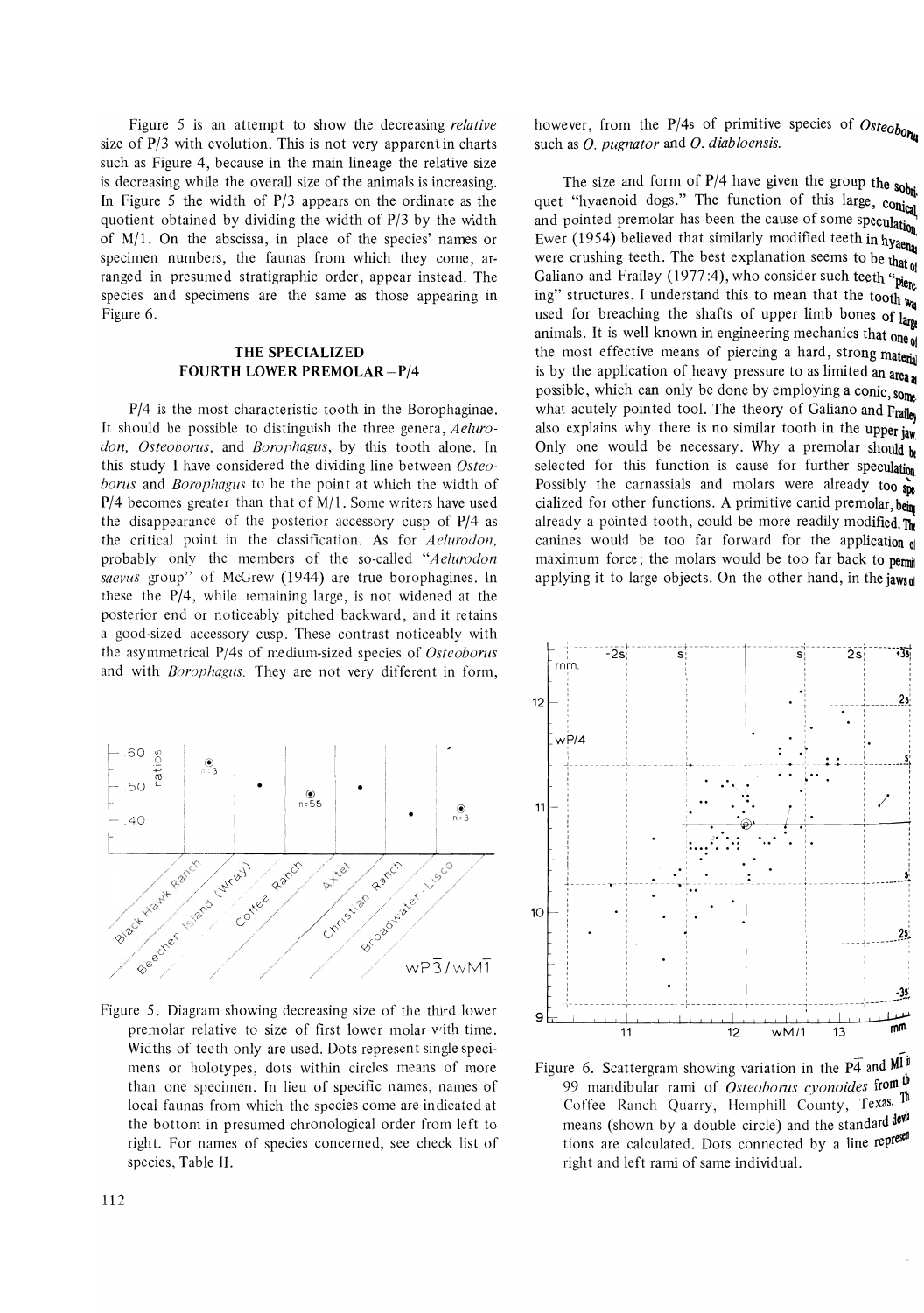$_{\text{old}}$  individuals the P/4 is usually worn down to the point  $\frac{1}{2}$  where it must have lost its piercing function altogether. Probawhere the only young adult animals used the tooth for piercing  $\sum_{k=1}^{p+1}$  The specialization could nevertheless have benefitted where it must have lost its piercing function altogether. Probably only young adult animals used the tooth for piercing bones. The specialization could nevertheless have benefitted the entire population, since many canids the entire population, since many canids are social hunters and feeders with a well-established social system.

#### The P/4 in *Osteoborus cyonoides,* Coffee Ranch

Figure 6 was prepared to show the actual distribution of variations in two key structures of one species of *Osteoborus*. The width of  $M/1$  was chosen as a second variate to be plotted the thermal with wP/4 because of the difficulty frequently en- $\frac{1}{2}$  countered in measuring the length of P/4 accurately. A grid composed of calculated multiples of the standard deviation is superimposed. A check was made for normalcy of the distribu $t_{\text{ion}}$  of values for the width of P/4 by counting the dots which  $f<sub>all</sub>$  within  $\pm 1s$ ,  $\pm 2s$ , and  $\pm 3s$  of the mean, respectively. The numbers, converted to percentages, gave roughly 69, 96, and 100 percent respectively. This may be compared with the  $68.26$ , 95.46, and 99.73 percent of the normal frequency distribution (Sokal and Rohlf, 1973). We may therefore say that the distribution of this variate in the Coffee Ranch population is quite close to normal. It is obvious from inspection of Figure 6 that the distribution of values for the width of the lower molar (wM/l) is also quite close to normal. The configuration of this scattergram should be kept in mind when examining other graphs involving either the P/4 or M/1. Generally, for the sake of clarity, only the  $\pm 2s$  limits are shown on the other graphs.

The most notable feature of Figure 6 is the relatively sharp limits of the band of distribution on either side of the basically linear trend. In other words, there are no specimens with a very large  $P/4$  and a very small  $M/1$ , or vice versa. Within limits, a certain proportion is maintained between the sizes of the two teeth. This seems to support my contention, made in a later section of this paper, that the relative size of  $P/4$  is more important than its absolute size. For any given size of  $M/1$ , the width of P/4 varies within a range equivalent to about 23/4s. This is much less than the total range of variation of  $wP/4$ , which is about 5 s.

#### Comparing the P/4 and M/I in Various Species

Figure 7 is a simple plot of the widths of  $P/4$  and  $M/1$ . It is reproduced here for the benefit of readers who may be disturbed by ratios or logarithms. The graph represents essentially raw data, with the statistical parameters of the standard Population added. A significant feature of Figure 7, evident by mere inspection, is that the total range of variation in all <sup>of the</sup> borophagines plotted is greater for the width of P/4 than for the width of M/1. The divergence of the very large *Aelurodon J!alidus* and *A. ricardoensis* from the *Osteoborus-Borophagus* line is visible on this graph, but is not particularly striking.

*Widths of P/4 and M/1 Expressed as a Ratio.* Figure 8 is the most significant graph prepared for this study. The measurements used are the same as for Figure 7. On the ordinate scale, the values are the quotients obtained by dividing the width of P/4 by the width of M/1. Otherwise expressed, each value on the ordinate plotted for a dentition is a ratio in which the width of M/1 is taken as 1. No unpaired data were used for the statistics of the standard population. In a few cases, unpaired data were used for other occurrences where the number of specimens available was very small. It might be objected that a high position on the ordinate of Figure 8 reflects a large  $M/1$  as much as it does a small  $P/4$ . This is only partly true. For we have seen in Figure 6 that a large M/1 is going to be associated with a relatively large P/4, thus restoring the proportion to a large extent. The position of a specimen on the ordinate of Figure 8 should express the *relative* width of P/4. It is expressed as a pure number, independent to a certain extent of the size of the specimen and the overall size of the species.

Figure 8 seems to express, better than any of the other charts, the relations of the species to each other, and the phylogeny in which they are involved. Most important, perhaps, is the profound dichotomy which now appears between the *Aelurodon validus* group of species and *Osteoborus.* Unfortunately, this chart does not provide any good clues as to the ancestry of *A. validus.* Probably its ancestor was some primitive member of the family which does not appear at present on the chart because it is classified as a species of *A elurodon.* Probably some member of what McGrew (1944) has called "The *Aelurodon saevus* group" was the ancestor. It can be argued that the separation between the *A. validus*  group and the other species on Figure 8 is artificial, produced by the arbitrary scale selected for the ratios: if a more condensed scale had been used, the separation would not have seemed so great. However, we may legitimately compare the separation of *A. validus* and *A. ricardoensis* from the various species of *Osteoborus* and *Borophagus* with the separation of these species from each other. In such a case, the *A. validus*  group appears relatively isolated. It also shows a different trend, in the direction of large size without a corresponding increase in the relative size of P/4.

#### **Width** of P/4 Plotted Logarithmically

The differences between species and specimens may be compared and their standard deviations estimated without resorting to ratios. This is done by plotting the logarithms of the various values on ordinary graph paper (Fig. 9). The standard deviation scale is constructed by plotting  $\log (\bar{x} + 1s)$ ,  $log (\bar{x} - ls)$ ,  $log (\bar{x} + 2s)$ , and so on. If the coefficient of variation is assumed to be the same for all species, then the scale thus obtained will be the same for any part of the chart. Only one variate at a time can be plotted on charts such as Figure 9. The variate chosen for Figure 9 is the width of P/4. Some differences will be noted between this chart and a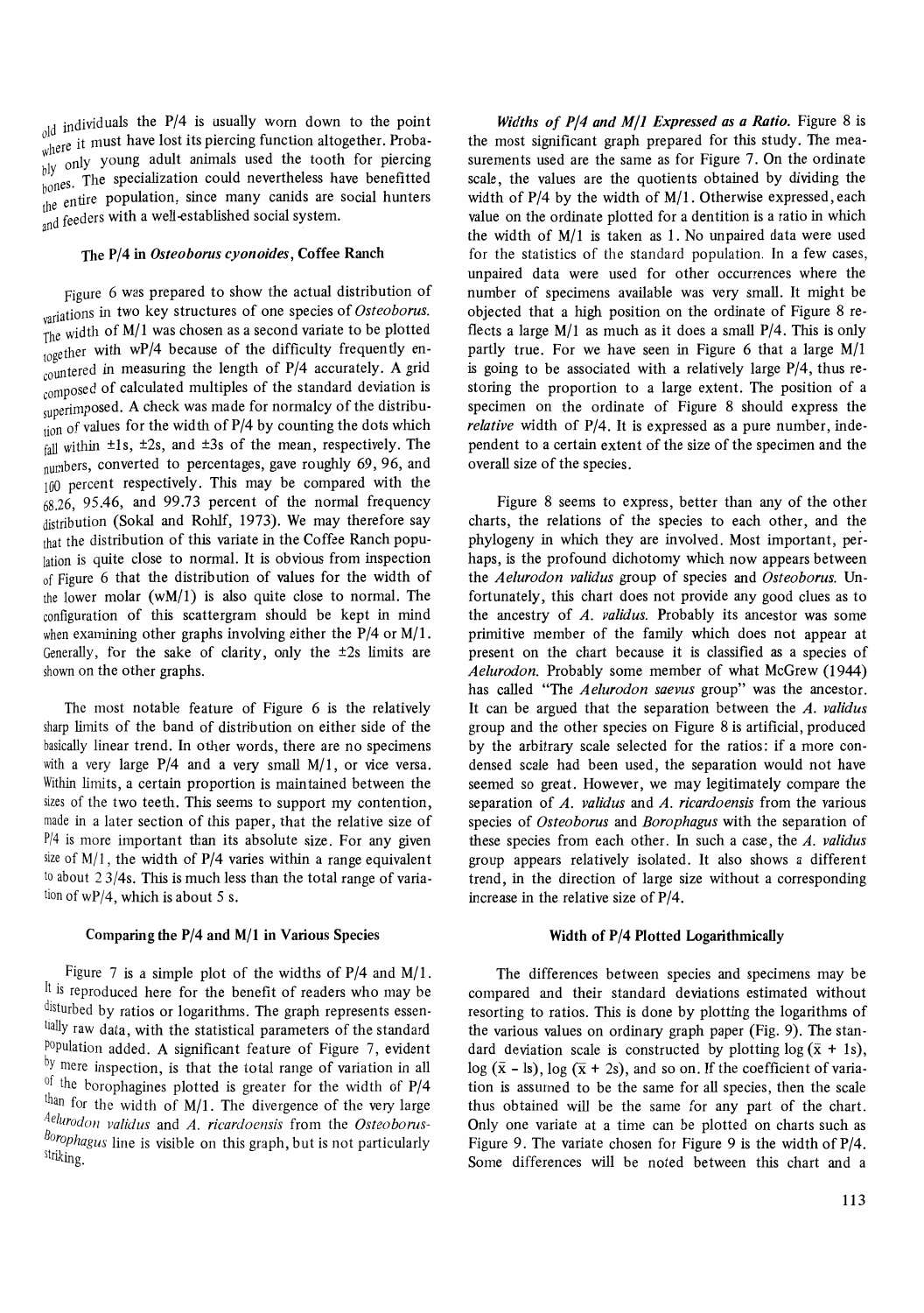

Figure 7. Comparison of the widths of the fourth lower premolar and the first lower molar (carnassial) in various species of Osteoborus, Borophagus, and Aelurodon. For explanation of conventions and symbols, see Figure 2 and list of abbreviations.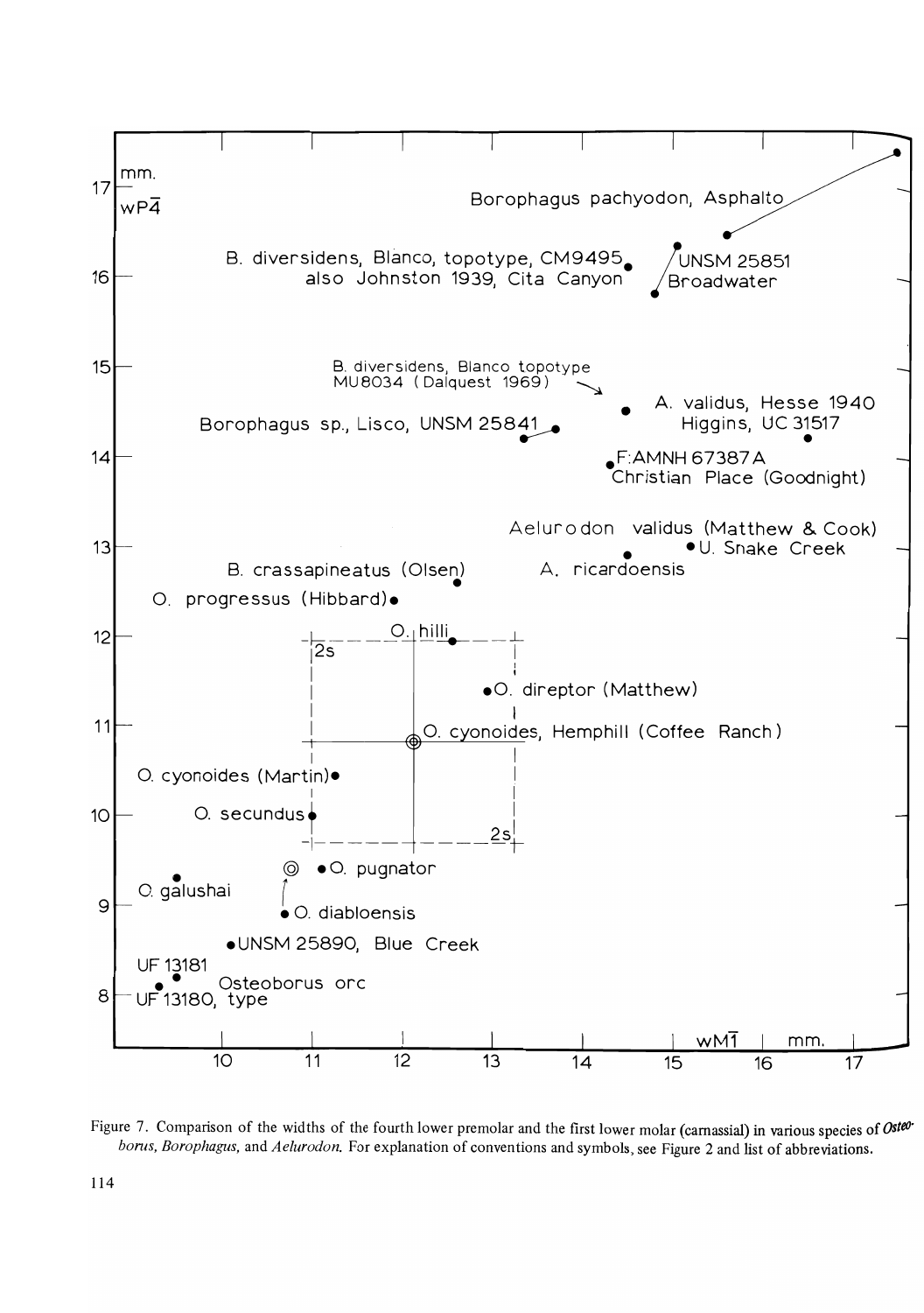

Figure 8. Relative width of the fourth lower premolar shown as a ratio (quotient) and plotted against the width of the first lower molar as a measure of absolute size, for various species of Osteoborus, Borophagus, and Aelurodon. Values shown on the ordinate are numbers, and the scale chosen is arbitrary; values on abscissa are millimetric. All data paired from same ramus of one individual. For explanation of other conventions and symbols, see Figure 2 and list of abbreviations.

115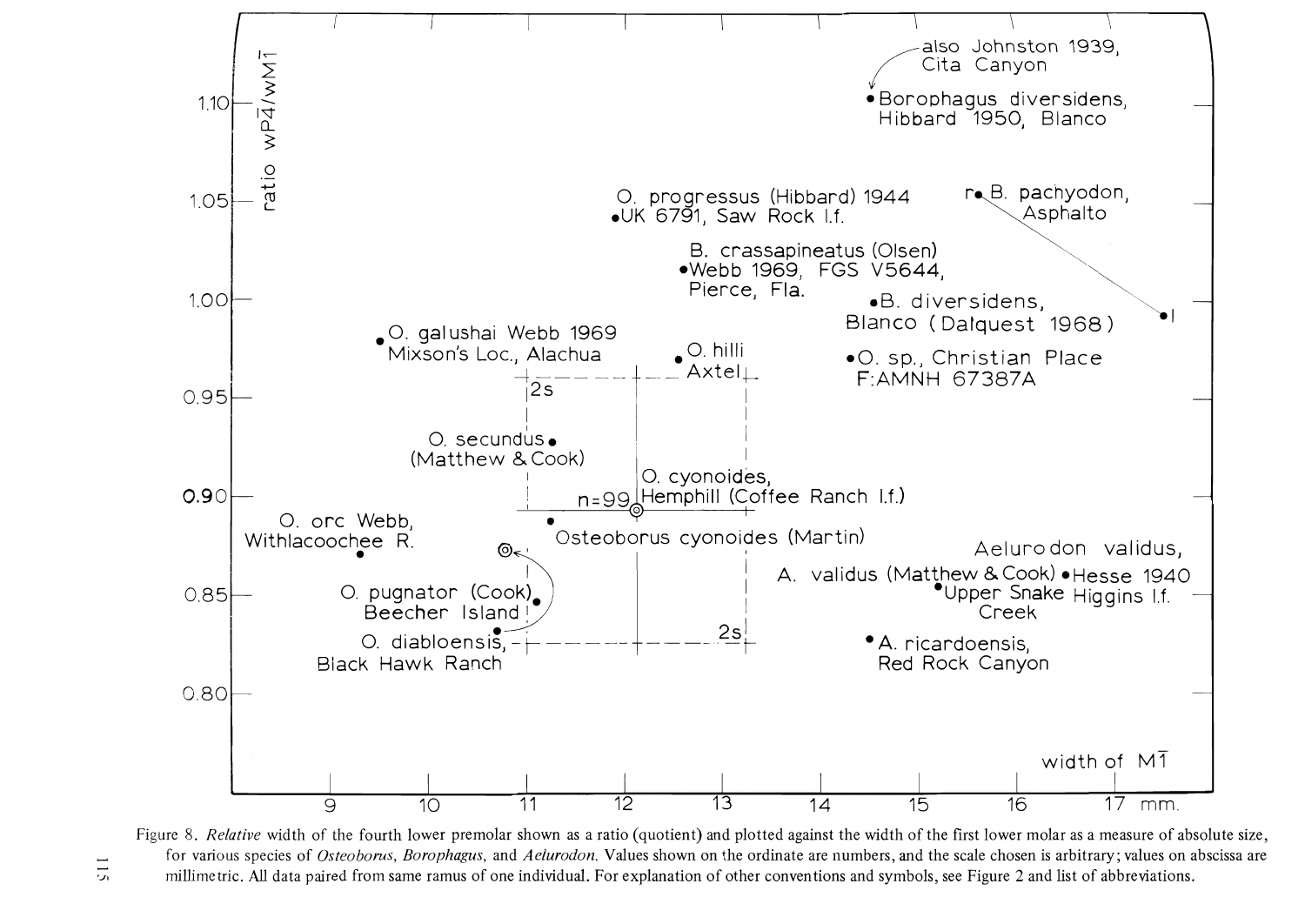

Figure 9. *Logarithmic* plot of width of the fourth lower premolar in holotypes of various species and in other specimens with statistical parameters of *Osteoborus cyonoides* from Coffee Ranch, added below for variation scale. Mean difference is also shown (see text for explanations). Plotted on ordinary graph paper. Dots represent holotypes or single specimens; double circles represent means.

comparable chart, such as Figure 7. This is because, on a numerical scale such as is used in Figure 7, standard deviations are not exactly the same on different parts of the chart.

#### The Mean Difference in P/4s of a Species

In evaluating two specimens on a logarithmic scale such as Figure 9, we might ask ourselves: Supposing that two specimens were from the same population, what would be the expected difference between them? In other words, what is the average difference between two specimens chosen at random from a population? In response to my inquiry, Robert F. Mumm called my attention to the proper statistic. It is the *"mean difference,"* sometimes referred to as "Gini's mean difference." This statistic is discussed in 10hnson (1970). It is symbolized here by  $\overline{d}$ . It is estimated by  $\overline{d} = 2/\sqrt{\pi s}$ . This is equivalent to writing  $\overline{d} = 1.12838$ s. Without inquiring into the proofs of the derivation of this formula, I made a test by drawing 20 pairs of measurements of wP/4 from the 99 used in computing the statistics of the Coffee Ranch *Osteoborus* material. The mean difference obtained was 0.685 mm, or approximately 1.21s. Such an expected difference may seem surprisingly small, in view of the rather large total range of variation of such a species. This statistic is also discussed by Steel and Torrie (1960).

The mean difference may be plotted on a chart of logarithms such as Figure 9, by a method adapted from Simpson, Roe, and Lewontin's (1960) method for plotting extreme possible ranges of variation. The logarithmic range, or limits, of  $\overline{d}$ for the standard population, *Osteoborus cyonoides,* Coffee Ranch, may be added to the chart simply by plotting two points,  $\log (\overline{x} + 1/2\overline{d})$  and  $\log (\overline{x} - 1/2\overline{d})$ , and connecting them

with a line. If we assume that all populations have the  $sum$ coefficient of variation, the distance  $\overline{d}$  will be the same on any part of the scale. The interval  $\overline{d}$  (Fig. 9) may be transferred by means of dividers or a scale to other parts of the chart. If is not necessary to use the statistics of a known population. as long as the coefficient of variation V is assumed to have a certain value. On Figure 9 I assumed a hypothetical mean and computed s by means of the well-known relation:  $s =$  $V\bar{x}/100$ .

Unfortunately, this statistic, like so many others, cannot serve as a basis for hard-and-fast taxonomic conclusions. If two isolated specimens are more than  $\overline{d}$  distance apart in several important characters, it does not prove that they came from different populations or species; if they are less thand distance apart, it does not prove that they came from the same population. The statistic is shown in Figure 9 to  $\text{ind}$ cate to what extent a single specimen may be used as  $\mathbf{a}$ estimator of the mean characteristics of a population, and  $\mathfrak{w}$ show the hazards involved in basing species upon such specimens.

#### THE UPPER PREMOLAR TEETH

The anterior upper premolar teeth  $(P/1-3)$  are in general similar to the corresponding lower teeth. They afford one of the best means of comparing isolated upper and lower denttions from different sites. In the Coffee Ranch OsteoboTul. the anterior premolar teeth tend to be a little wider in  $\mathbb{I}^{\text{th}}$ upper jaw than in the lower (Figs. 4 and 10). According to the statistics given by Dalquest  $(1969)$ , the upper teeth are also considerably longer than the lower.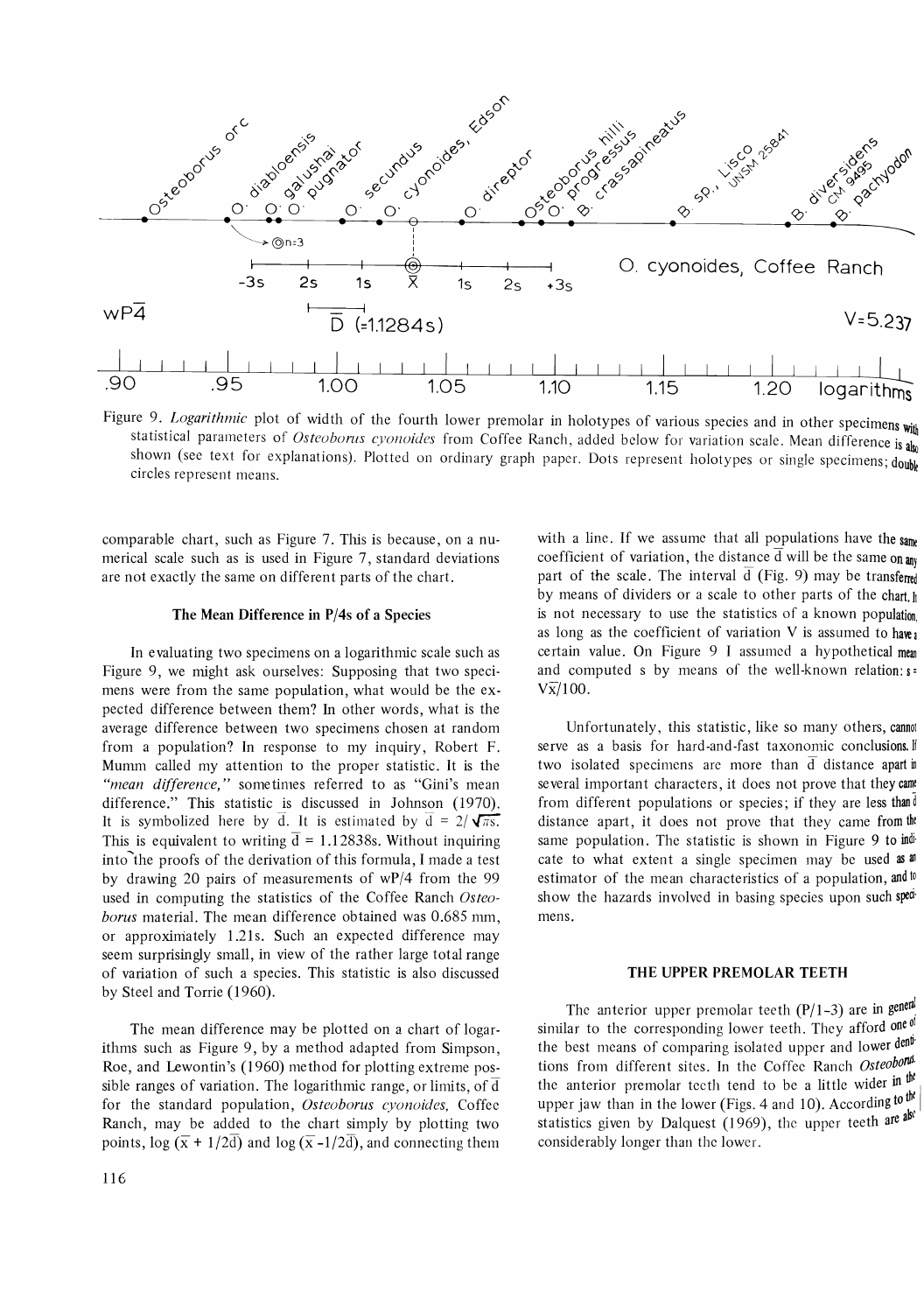#### First and Second Upper Premolars-P/-2/

*First Upper Premolar--P1/.* In the Coffee Ranch Osteo- $_{h0}$ *rus*, the first upper premolars were always erupted, so far as  $\frac{m}{k}$  known. I did note one specimen, F:AMNH 61676, in which If  $e^{i\theta}$  alveolus was partly closed, as if the tooth had been lost  $\frac{100}{3}$  life. As Dalquest (1969) gave no statistics on the PI/  $\frac{1}{\sqrt{1}}$  the Coffee Ranch material, they are supplied here (Table I). <sup>1</sup><sup>1</sup> Boroplagus the situation is less clear. Hibbard and Riggs  $(1949)$  reported "no evidence of P1/" in a maxillary from Kansas. Dalquest (1968) reported the Pl/ present on both Sides of a skull of *Borophagus diversidens* Cope from the  $F_{\text{RI} \text{an} \text{co}}$ . A palate in the University of Nebraska collections,  $L$ <sub>I</sub>NSM 2687, is somewhat crushed, and the tooth is missing  $\frac{1}{100}$  both sides. There is a good-sized space for it on one side and what seem to be the remains of the root; on the other side there is a very small space for it behind the canine, but it is not dear whether the tooth had been actually erupted. It seems that in *Borophagus,* if the Pl/ may have sometimes failed to  $_{\text{e}$ upt, it was probably more often present than the P/1 of the lower jaw.

*Second Upper Premolar - P2/. The P2/ is very much like* P3/ in *Osteoborus* and *Borophagus,* except for being smaller. As there is nothing notable about P2/, I have not burdened this article with a graph of its proportions. Dalquest (1969) has supplied the necessary statistics.

#### Third and Fourth Upper Premolars $-P3/4/$

P3/ and P4/ are plotted together in Figure 10. Although the function of the two teeth is quite different, this expedient was adopted to save space and also to provide a standard of size with which to compare the variable P3/. The P4/, being a carnassial, should be more conservative than P3/, which undergoes reduction in the evolution of the group. It will be noted that a number of species and specimens appear on Figure 10 which were not seen on previous graphs. These are species or occurrences known only from the upper dentition. The actual plot of the dot representing the *Aelurodon validus*  skull from Sebits Ranch, Texas (Johnston, 1939), is omitted, because it unduly increases the size of the chart. There is, however, an indication of its approximate position and dimensions.



figure 10. Comparison of the widths of the third and fourth *upper* premolars in various species of *()steoborus, Borophagus,* and Aelurodon. For explanation of conventions and symbols, see Figure 2 and list of abbreviations.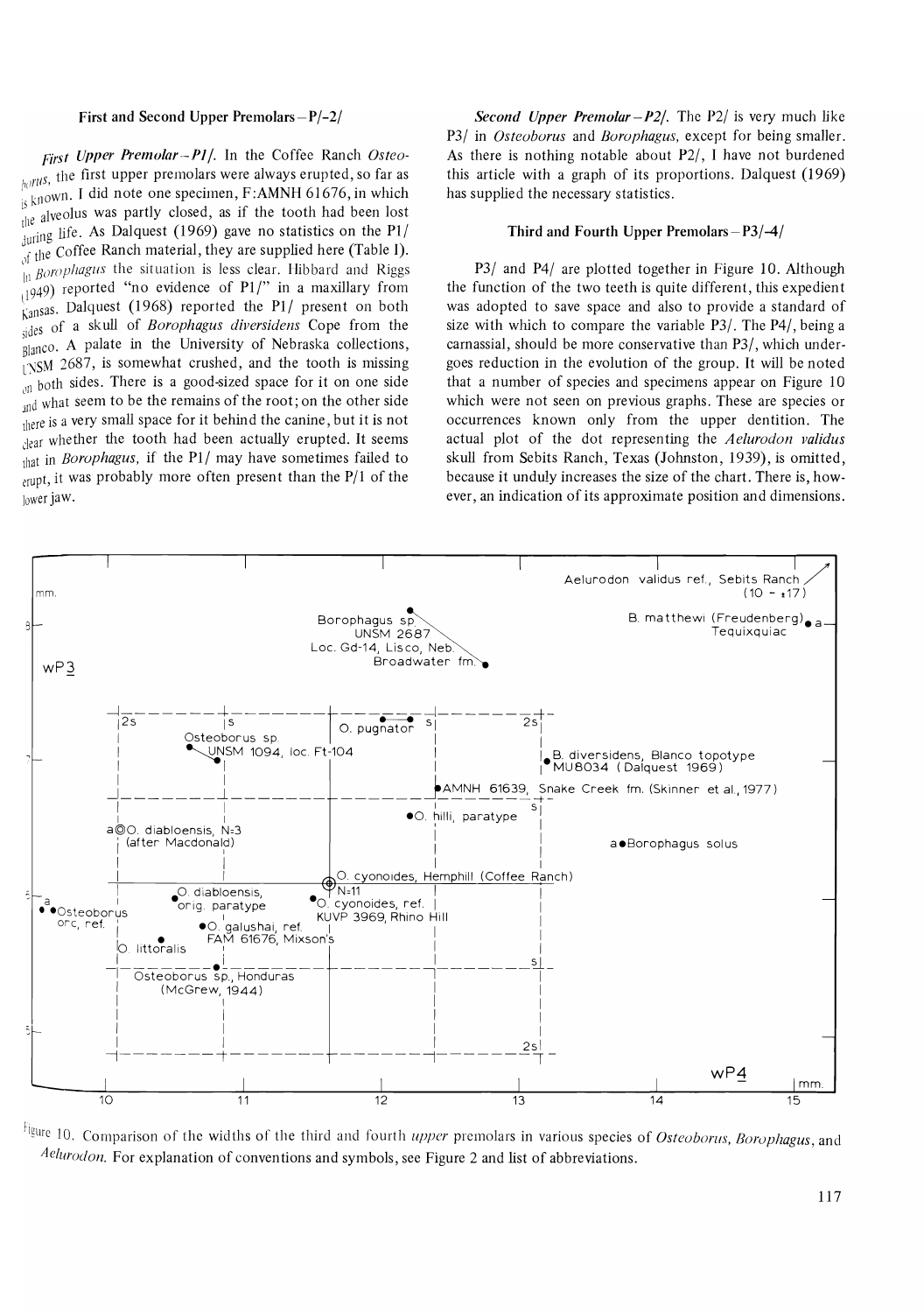Figure 10 is perhaps the most ambiguous of the graphs. It will be noted that a great many named species occur within the 2s range limits of the standard population, *Osteoborus cyonoides* from Coffee Ranch. Even the ranges of three occurrences of *Borophagus* probably overlap that of the Coffee Ranch species. The known primitive species of *Osteoborus*  occur either to the left (same sized P3/), or upper left or upper center (larger P3/), with respect to the Coffee Ranch species. The probable evolution of the main lineage on this chart would evidently form a loop: beginning in upper leftcenter, then to lower left, then through the center of the chart to upper right center. I submit this chart in the hope that it may be of some use in determining the evolutionary advancement of newly found occurrences consisting only of the upper dentition. In any case, the position of a new specimen on this chart would probably be less important than the form of the teeth.

#### VARIATION IN *OSTEOBORUS* AND *BOROPHA GUS*

*Variation in* Osteoborus cyonoides, *Coffee Ranch.* The only borophagine species whose variation is known at all well is O. *cyonoides* from Coffee Ranch. The variation is shown by a scatter (Fig. 6), and by standard deviations and coefficients of variation calculated for the various teeth (Table I). According to Simpson, et al. (1960), most functional mammalian structures such as teeth have a coefficient of variation (V) of 3 to 7. It will be noted in Table I that the Vs of most teeth of O. *cyonoides* from Coffee Ranch fall within the expected limits of variability, and that the Vs of wP/4 and wM/1 are relatively low. The highest Vs are observed in the unspecialized and degenerate premolar teeth such as P/2, PI/, and P3/. The Vs seem to be higher in the upper premolars than the lower. This suggests that the degenerate teeth tend to be more variable than unreduced or functional ones.

Variation in Other Species. Very little is known directly about the variation in the other species. In some of the charts I have pooled the specimens from a formation or area, which may or may not result in better knowledge, depending upon the reliability of the stratigraphic units. These species and the number of specimens available depending upon the teeth concerned are: O. *diabloensis,* Black Hawk Ranch (2-3), *B. diversidens,* Blanco (2-3), *Borophagus* sp., Cita Canyon (2-6), *B.*  sp., Usco (2), *Osteoborus ore,* Withlacoochee R. (2). Because of the small samples available, the variation of these forms in large part, and that of the species based on single types entirely, must be assumed by analogy with the standard species. The basic assumption is that all have approximately the same coefficients of variation as the standard population. The grid composed of multiples of the standard deviation  $(s, 2s, 3s)$  of the standard population gives only a rough idea of the range of variation in other species. It should be kept in mind that standard deviations and the various segments of the range of variation would be expected to be somewhat greater for large species and somewhat smaller for small species. This mental adjustment is unnecessary in Figure because of the logarithmic values used.

I would like to call the reader's attention to one aspect. the variation which is not readily apparent from the standar deviation grids alone on Figures 2 $\overline{4}$ , 7-8, and 10. This is the the variants do not fill the entire square or rectangular  $\frac{S_{\text{par}}}{S_{\text{par}}}$ of the grid, but occupy a band, more or less wide, from the lower left-hand corner of the grid to near the upper  $\mathbf{r}_{\mathbf{R} \mathbf{h}}$ hand corner. This is plainly evident from the scatter in  $F_{\text{lin}}$ 6. It is due to the fact that any dimension of a tooth is  $d_{\text{ue}}$ . part to the overall size or development of the individual  $f_{\text{tot}}$ which it came, and only in part to genetic factors affecting variation.

### VALIDITY OF SPECIES

As no systematic revision is attempted in this repor existing species' names are accepted as a matter of reference without any attempt to pass upon their validity or non-valid ity. However, the statistical approach taken suggests  $_{\text{SOW}}$ ideas and principles which should be of interest where que tions of systematics might arise. The first of these ideas that the course of evolution of *Osteoborus* into *Borophan* appears to have been gradual and continuous. I can see litt evidence of "punctuated equilibria" in the case of this linear-(see Eldredge and Gould, 1972). The existing species' nam presumably represent distinct stages in this evolution which have been determined by fortuitous episodes in the preserv tion, discovery, and description of the fossil materials. Sin we have to deal unavoidably with the factor of individu variation in any case, it seems desirable to delimit the speciin space and time as much as possible. Hence, we should ter to be "splitters" rather than "lumpers" in the matter species.

#### Holotypes Within the Range of O. cyonoides, Coffee Ranch

Those typologic species which fall within the range of  $\mathbb{I}$ standard population from Coffee Ranch (O. direptor, *secundus,* and the typical O. *cyonoides* itself, Figs. 7-9) a not necessarily conspecific with it, because we cannot pro that they lived at the same time. Individuals this similar to  $t$ mean of the Coffee Ranch population could hardly ha lived as distinct populations in the same region at the same time as the Coffee Ranch population. But they could ha lived at different times. There is no rule which says that t difference between the means of two species living at different times needs be great. This leads to the rather surprising conc sion that, as species are presently constituted, there  $m$ ay more difference between two specimens of the same spec than between the means of two different but closely relat species. An example is the case of the wP/4 of Osteobol direptor (Figs. 7 and 9). Its mean probably lies within <sup>j</sup> of the holotype. In whichever direction it lies, it woulds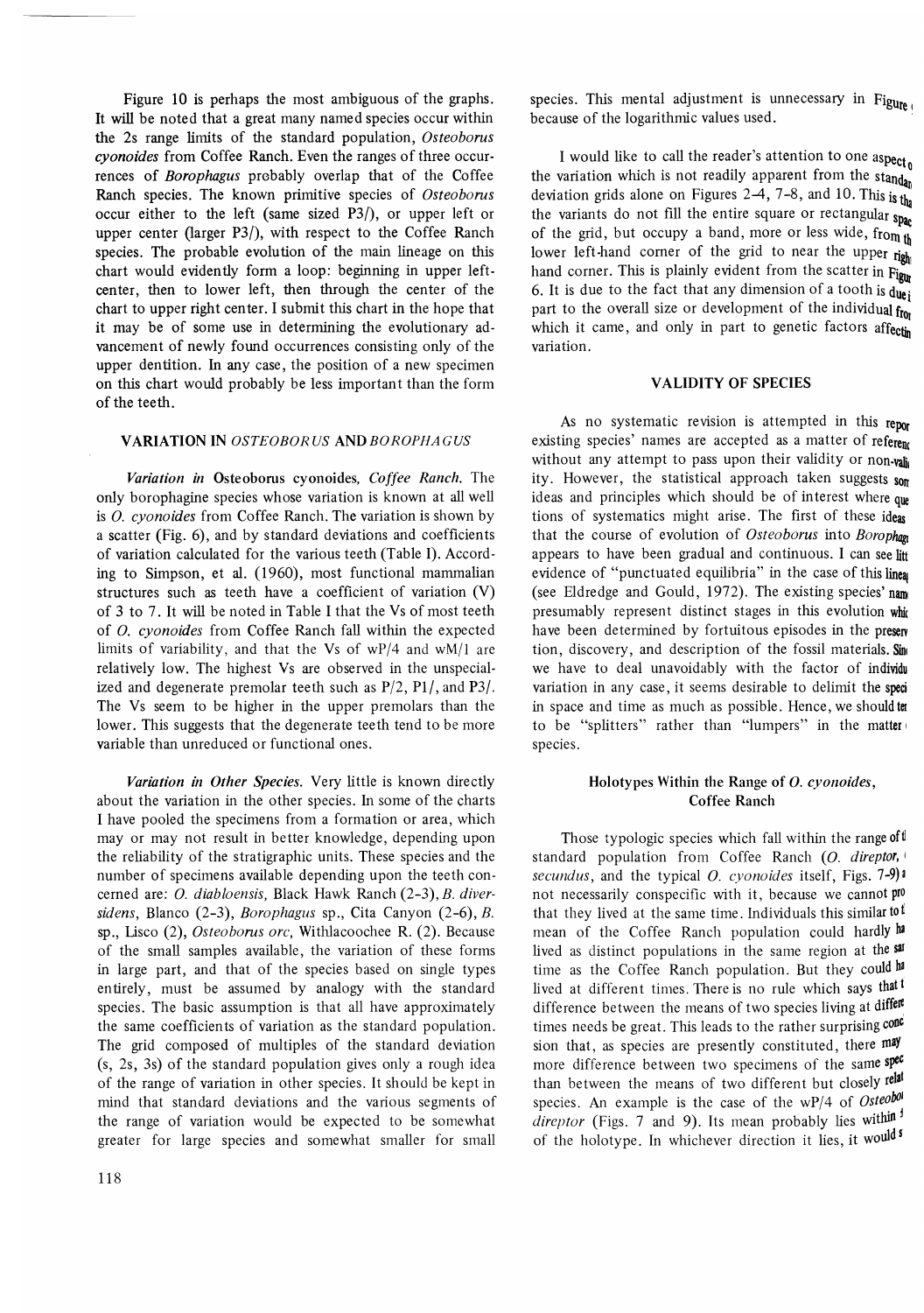<sub>not</sub> be more than 4s from the mean of *O. cyonoides*, Coffee  $R$  anch. Yet a few pairs of specimens from Coffee Ranch are 5s apart (Fig. 6).

*Typologie Species, Single Specimens.* Regarding those spe-  $\frac{1}{108}$  based on single specimens (Figs. 7-9), the only statement  $_{\text{that}}$  can be made with 95 percent probability is that the mean  $\frac{f}{f}$  each lies within  $\pm 2s$  of the specimen and that the extreme <sup>or v</sup><sub>r</sub></sub>  $\frac{1}{1}$  and the other hand,  $\frac{1}{1}$  about  $\pm 4$ s. On the other hand,  $\frac{p}{\text{there}}$  is about 68 percent probability that the mean of each  $\frac{1}{\log x}$  within  $\pm 1s$  of the specimen. The probability that the mean  $\frac{1}{\text{lies in}}$  the direction of another species (i.e., a mean or a holo $t_{\text{cycle}}$ , whether larger or smaller, is only 50 percent. Finally,  $\frac{\partial F}{\partial t}$  probability that the mean lies within 1s *and* in the direction of another specimen is only about 34 percent. The uncertainties are compounded in the case of two adjacent species (Fig.  $9)$  both based upon single specimens. I conclude from this that  $\frac{1}{11}$  is impossible to prove or disprove the validity of such species. The names of most of these species are not likely to be abandoned, however, because of their value as references to the fossil materials.

In general, the variation in the teeth of these dogs seems to  $he$  much greater than previous investigators, working usually with single specimens or types, suspected. Nevertheless, I feel that most of the species which have been erected are valid, simply because these species are scattered by the hazards of discovery through about eight million years of time. A majority of the holotypes are within Is of the means of the "species," and nearly all are within  $\pm 2s$ . The extreme deviations are great, but the average or mean deviation is moderate. The mean deviation of the wP/4 of the Coffee Ranch population is only 0.453 nm, which is approximately .8s. In a few cases, no doubt (perhaps in one or two of the species existing) the mean of the population may be quite far from the specimen described. There is no way of knowing, pending the discovery of topotypes, which these species are. In all cases, therefore, of typologic species based on a unique specimen, we have to live with a large amount of uncertainty. The lesson is not to avoid drawing any conclusions from such types, but to draw only properly qualified conclusions, and always to be ready to change them.

Traditionalists, on studying Figure 9, will probably conclude that there are already too many species of Borophaginae. In his 1962 thesis, Williams lumped all of the North American orms into seven species of *Aelurodon* and three species of *lorophagus,* doing without *Osteoborus* altogether. Neverthe- '5S, the species names currently in use will probably continue  $c$  be recognized for some time because of their usefulness as references to both the literature and to the fossil materials. In this respect it might even be well to have a few more names. A species name for the Coffee Ranch population for example, ~oUld be very convenient, even though it can not be proved <sup>t that</sup> the holotype of *Osteoborus cyonoides* (Martin) did not belong to that population. (The opposite cannot be proved, either.) A species name for the Christian Place form (Figs. 7 -8) would also be useful. Experience has also shown that there is a certain value in having a distinct species name for the representative specimens of a genus from each recognized formation, member, or faunal zone. Unfortunately it is the scholarly and experienced systematist who will most likely hesitate about applying a new name, while it will be the eager, naive, and inexperienced student who will rush into the breach, believing sincerely that he has a new species, when all that he can prove is that he has a unique specimen.

#### **EVOLUTION OF OSTEOBORUS AND BOROPHAGUS**

AlthOUgll the origin of *Borophagus* from *Osteoborus* is clear, the detailed evolution of these genera still presents many problems. These problems are due in part to the comparative scarcity of the fossils, and in part to problems of geologic dating. Geologic ages of various occurrences of borophagines mentioned in this paper are shown in Figure 11. This table attempts to show the best consensus as to age relationships available at the present time.

*The Last Surviving Borophagine? Borophagus pachyodon*  (Merriam) is apparently the largest species of *Borophagus* and might therefore be considered the end-form of the evolution of the subfamily. The left  $M/1$  is much larger than the right, although both are apparently wider than the M/l of any other known specimen of *Borophagus* (Fig. 7). In the *relative* width of  $P/4$ , the right  $P/4$  is about as advanced as the average of two Blancan specimens of *B. diversidens*; while the left (because of the very large  $M/1$ ) has a ratio less than 1, which would make it no more advanced than a very advanced *Osteoborus* (Fig. 8). It seems, therefore, that the only respects in which *B. pachyodon* is particularly advanced are the large size and the complete absence of a metaconid. It seems barely necessary to point out that the holotype of *B. pachyodon* is not so large but what it *could* be conspecific with *B. diversidens.* 

In the matter of stratigraphy, Merriam (1903) did not know the exact site or geologic age of *B. pachyodon.* He suggested the age might be Quaternary because of the association with a large *"Smilodon."* Matthew and Stirton (1930) reported additional collecting in the type area. They stated that the site of the type locality was "in an asphalt vein at a depth of nearly 200 feet." They identified the cat as *Ischyrosmilus* and considered it Pliocene. Nevertheless, in a table they showed B. *pachyodon* as from the Lower Pleistocene. Stock (1932) discussed several species of *Borophagus (Hyaenognathus)* based upon the upper dentitions. The largest of these is apparently *B. matthewi* (Fig. 10). Here again there is some indication of possible Pleistocene age, but the evidence is contradictory.

There is also a semantic problem. Some recent writers on geochronology, such as Savage and Curtis (1970), place the Blancan in the Lower Pleistocene, while others (Boellstorff, 1976) place it in the Pliocene. The problem apparently must be restated, as follows: Did *Borophagus* persist into a post-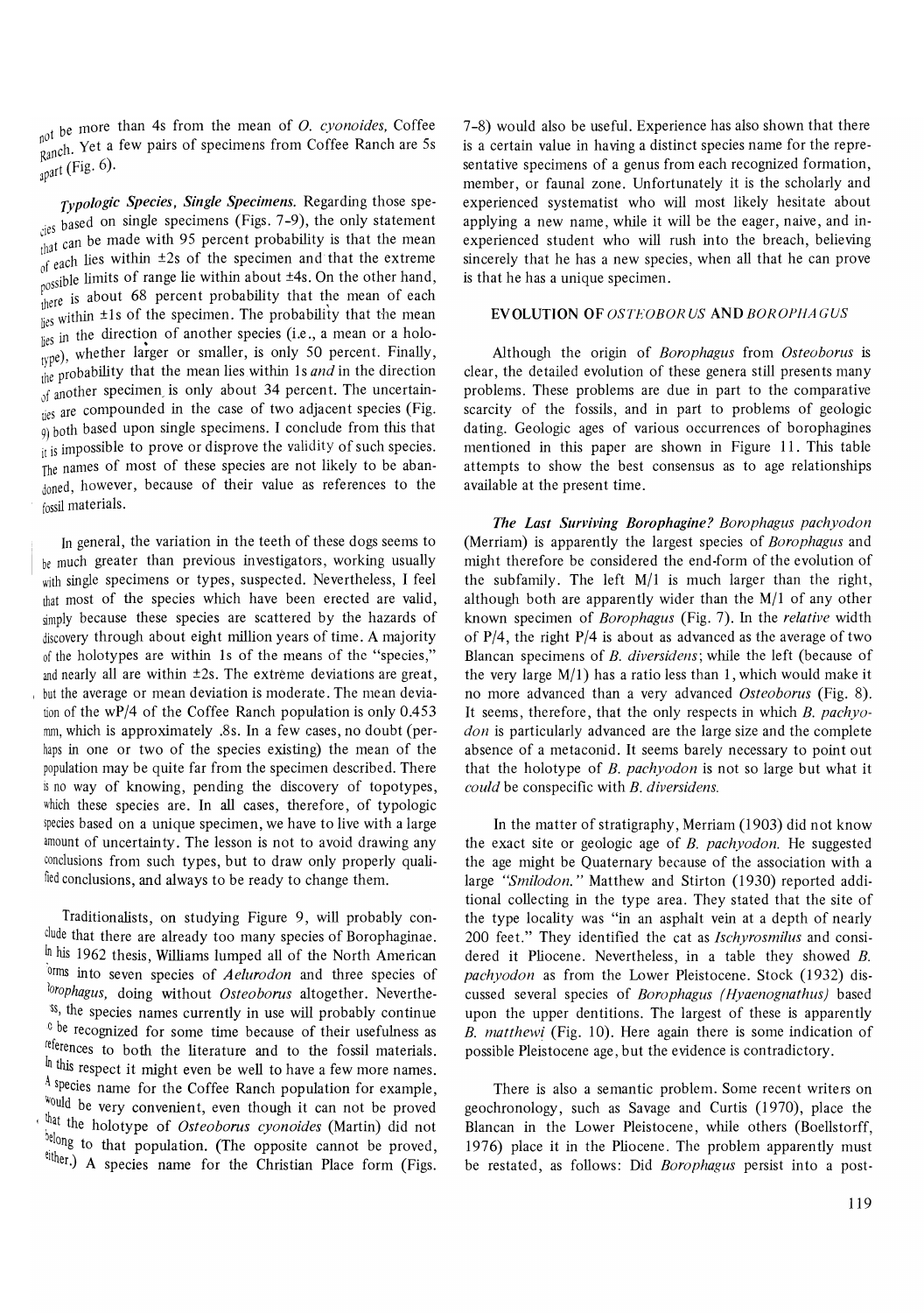|                                              | EIST.                              |                | CALIFORNIA                                                               | COLO. - NEBR. - KANS.                                         | OKLA. - TEXAS      | <b>FLORIDA</b>                                      |
|----------------------------------------------|------------------------------------|----------------|--------------------------------------------------------------------------|---------------------------------------------------------------|--------------------|-----------------------------------------------------|
|                                              | 군                                  |                | Asphalto                                                                 |                                                               |                    |                                                     |
| ш<br>Z<br>ш<br>$\cup$<br>$\circ$<br>$\Omega$ | z<br>◀<br>ANC.<br>ക്               |                | Pittsburg<br>Cosol<br>Mts.                                               |                                                               | Blanco-Cita Canyon |                                                     |
|                                              | $\overline{4}$<br>پ<br>EMPHIL<br>I | $\supset$      |                                                                          | U. Snake Creek Coffee Ranch<br>Edson<br>Beecher Island (Wray) | Axtel<br>Higgins   | Bone Valley<br>Withlacoochee R<br>Mixson's Bone Bed |
|                                              | RENDONIAN<br>∢<br>ರ                | $\supset$<br>┙ | Red Rock Can-<br>yon (U. Ricardo)<br>Black Hawk Ranch<br>Crocker Springs | Snake Creek                                                   |                    |                                                     |

Figure II. Geologic age allocations of the various local faunas in which the species of *Osteoborus, Borophagus,* and *Aelurodon*  mentioned in this report occur. Age determinations in accord with best consensus presently available, but subject to change.

Blancan age? No positive answer can presently be given to this question.

*Aberrant Species of* Borophagus. Most of the known occurrences of *Borophagus* fall within the expected range of variation of a single species, *B. diversidens* (Fig. 9). One species, however, does not seem to fit very well into the lineage. *Borophagus crassapineatus* (Olsen) seems very borophagine with its very short premolar space and heavy carnassial. However, the extremely large canine would seem to indicate, as Webb (1969) suggested, that this is either an aberrant individual or a species which was off the main line of borophagine evolution. Webb renamed this form *Osteoborus dudleyi* (White) and dated it in the lower part of the upper half of Hemphillian time. I place this species in *Borophagus*  because of the wP/4  $\div$  wM/1 ratio greater than 1 and the extremely short face.

*Links Between* Osteoborus *and* Borophagus. C. Stuart Johnston (1939a) correctly supposed that his *Osteoborus hilli* was probably ancestral to *Borophagus*. Although the holotype of this species falls barely within the observed range of O. *cyonoides,* the Coffee Ranch sample in certain characters (including the width of  $P/4$ ; Figs. 3-4 and 6-7), it lies so far

on the periphery of the  $\text{wP}/4$  range that the chance of such a specimen being found among the Coffee Ranch population is quite small. The wP/4  $\div$  wM/1 ratio of .968 is higher than that of any observed specimen from Coffee Ranch. I there· fore feel that this is a valid intermediate form, although one closer to advanced species of *Osteoborus* than to any named species of *Borophagus.* 

Another specimen has come to my attention which proba· bly supplies an additional "missing link" in the ancestry of *Borophagus*. This is an as yet undescribed specimen in the Frick collection, F:AMNH 67387A, from the Christian Place (Ranch ?), near Goodnight, Armstrong County, Texas. (This is presumably in at least the same area as the "Christian Ranch" Locality" discussed by Johnston and Savage, 1955.) This wellpreserved lower jaw is larger overall than the type of  $O$ .  $h^{illi}$ (Fig. 7) but scarcely any more advanced in widening of  $P/4$ (Fig. 8). Although the wP/4  $\div$  wM/1 ratio is less than 1, if could conceivably have been a member of either the  $\ddot{o}$ .  $h^{\text{diff}}$ or the *Borophagus diversidens* populations. Johnston and Savage considered the associated fauna to be a correlative of the Axtel. There may seem to be a gap in the distribution of forms between O. hilli and the Christian Place specimen (especially in Fig. 7). This might suggest that *Borophagus*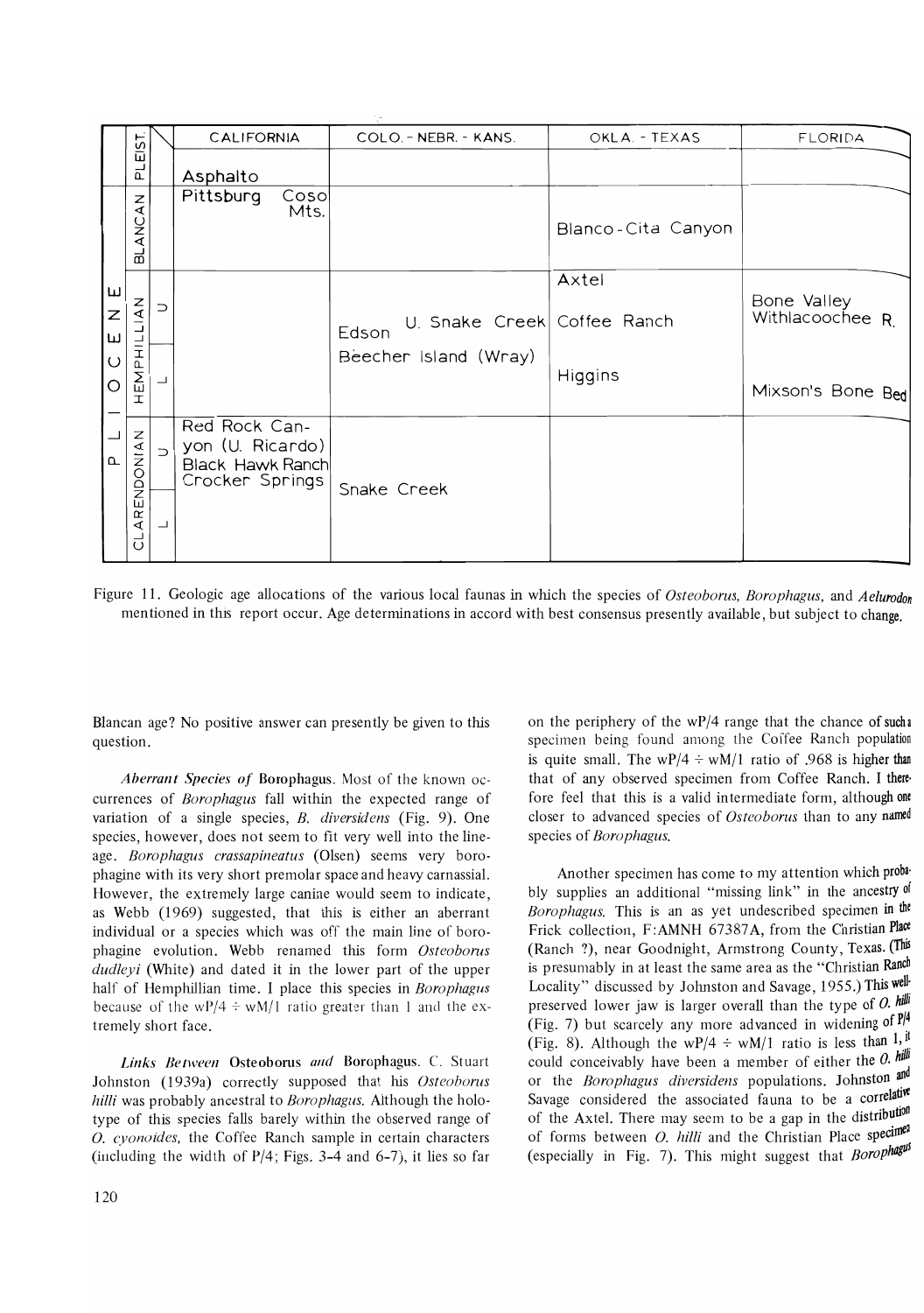<sub>evolved</sub> quite rapidly from *Osteoborus* and then remained even changed until its extinction. I would rather attribute the gap to the fortuitous distribution of rather few specimens.

*Aberrant Species of* Osteoborus. *Osteoborus progressus*  Hibbard is a species which does not seem to fit very well into  $\frac{1}{2}$ any evolutionary lineage (Figs. 7-9). If the measurements given by Hibbard are correct, the wP/4  $\div$  wM/1 ratio is considerably greater than 1, which might lead one to put it in *Borophagus.* But it is very small to be placed in that group. The  $M/1$  of the right ramus of the holotype seems abnormally small and narrow. This may be the factor responsible for its  $wP/4$  ÷  $wM/1$  ratio greater than 1. Hibbard (1944) states that this dog is "nearly as large as *Osteoborus validus .* ... " Yet his measurements show it to be scarcely any larger overall than the Coffee Ranch *Osteoborus.* I have left this dog in *Osteoborus* pending an opportunity to reexamine the holotype.

*Osteoborus galushai* might seem to be an aberrant species. It is rather small overall (Fig. 7). The presence of *P/I* is an indication of a species more primitive than the Coffee Ranch form. The lower premolars of O. *galushai* are simpler in form than those of O. *diabloensis,* therefore less primitive than that species. But if Webb's (1969) measurements are correct, this species is even more advanced than O. *cyonoides* in the relative width of *P/4* (Fig. 8). I suspect that there is something wrong with the data on this species. Webb gives dimensions only of the  $M/1$  of the right ramus, which seems to be mostly missing, judging from the figure. He gives no dimensions of the left  $M/1$ , which appears to be present.

*The Origin of* Osteoborus. In describing *Osteoborus diabloensis,* I stated that it was the most primitive species known at the time (Richey, 1938). Macdonald (1948), describing five additional rami, showed that it was less primitive than I had supposed. Meanwhile, several species with one or more primitive characters have been described from Florida (Webb, 1969). If size alone was the criterion, the tiny *Osteoborus orc* would be the most obvious ancestor (Fig. 7). A specimen from Blue Creek, Garden County, Nebraska, is nearly as small. Yet Webb Gudging apparently from the degree of crowding and simplification of the premolar teeth) considered O. *arc* relatively advanced. In enlargement of *P/4* it is about on a par with O. *diabloensis* (Fig. 8). But the *P/3* of the holotype right jaw is clearly more reduced than that of 0. *diabloensis.* It therefore seems most likely that O. *orc* is a slightly advanced species on a lineage diverging from the main course of borophagine evolution along the line of small size. Of three specimens discussed by Webb, only one was missing the  $P/1$ . On the laws of chance, this indicates a much higher incidence of *P/I* than in the Coffee Ranch population. This character, then, is in keeping with the lower degree of development *ofP/4.* 

*Osteoborus pugnator* (Cook, 1922) is another somewhat primitive borophagine which might be near the origin of *Osteoborus. P/3* is apparently not stepped in this species, but the jaw is more elongate than is normal in *Osteoborus.* This might eventually turn out to be a small *Aelurodon.* 

#### **CONCLUSIONS**

In summary, the early development of *Osteoborus* presents many unanswered questions. Presumably, these questions cannot be resolved without an investigation in depth into the origin of *Aelurodon* and its relation to *Osteoborus.* This inquiry would probably have to be extended to the question of some possible common ancestor to be found in the genus *Tomarctus.* 

The hope of identifying a species and determining its exact stage of evolution from a single lower jaw by means of the charts presented in this paper has proved vain. A single specimen leaves too much uncertainty as to the positions of means, which to a very large extent define the species. Tentative conclusions, however, can be drawn within certain broad limits of probability. Where a larger sample is unobtainable, any probability greater than 50 percent is worth considering. In so doing, it should constantly be borne in mind that it is not only possible to go wrong, but to go quite far wrong in case one should chance to have a specimen with dimensions lying near the extreme limits of range of variation in one or more critical characters.

Otherwise, the charts developed in the course of this study should prove useful as a mechanical aid in comparing individual specimens or means of species. The stage of development of the individual, at least, can be exactly seen on these charts. Plotting the ratio of the width of *P/4* to the width of  $M/1$  seems to be a valid and especially useful technique of comparison with this particular group of carnivores. This kind of chart defmitely proves the distinctiveness of the *Aelurodon validus* group of species from *Osteoborus.* 

#### **ACKNOWLEDGEMENTS**

For counsel on the statistical treatment employed in this paper, I am particularly indebted to Philip S. Gipson and Robert F. Mumm. Larry D. Martin kindly aided me in securing literature and casts of type specimens. In the course of my studies at their various institutions, the courtesies of R. H. Tedford and Beryl Taylor of the American Museum, D. E. Savage, and Howard Hutchison of the University of California, Walter Dalquest of Midwestern University, and Gerald E. Schultz of West Texas State University are gratefully acknowledged. S. David Webb and Jens Munthe kindly remeasured type specimens for me. I have benefited from the criticism of Robert M. Hunt, Michael Voorhies, and the late Daniel Yatkola. Figure 1 was drawn by Martha Haack. I must express my appreciation also to C. B. Schultz and James Gunnerson, successive directors of the University of Nebraska State Museum, for encouraging my researches. Expenses have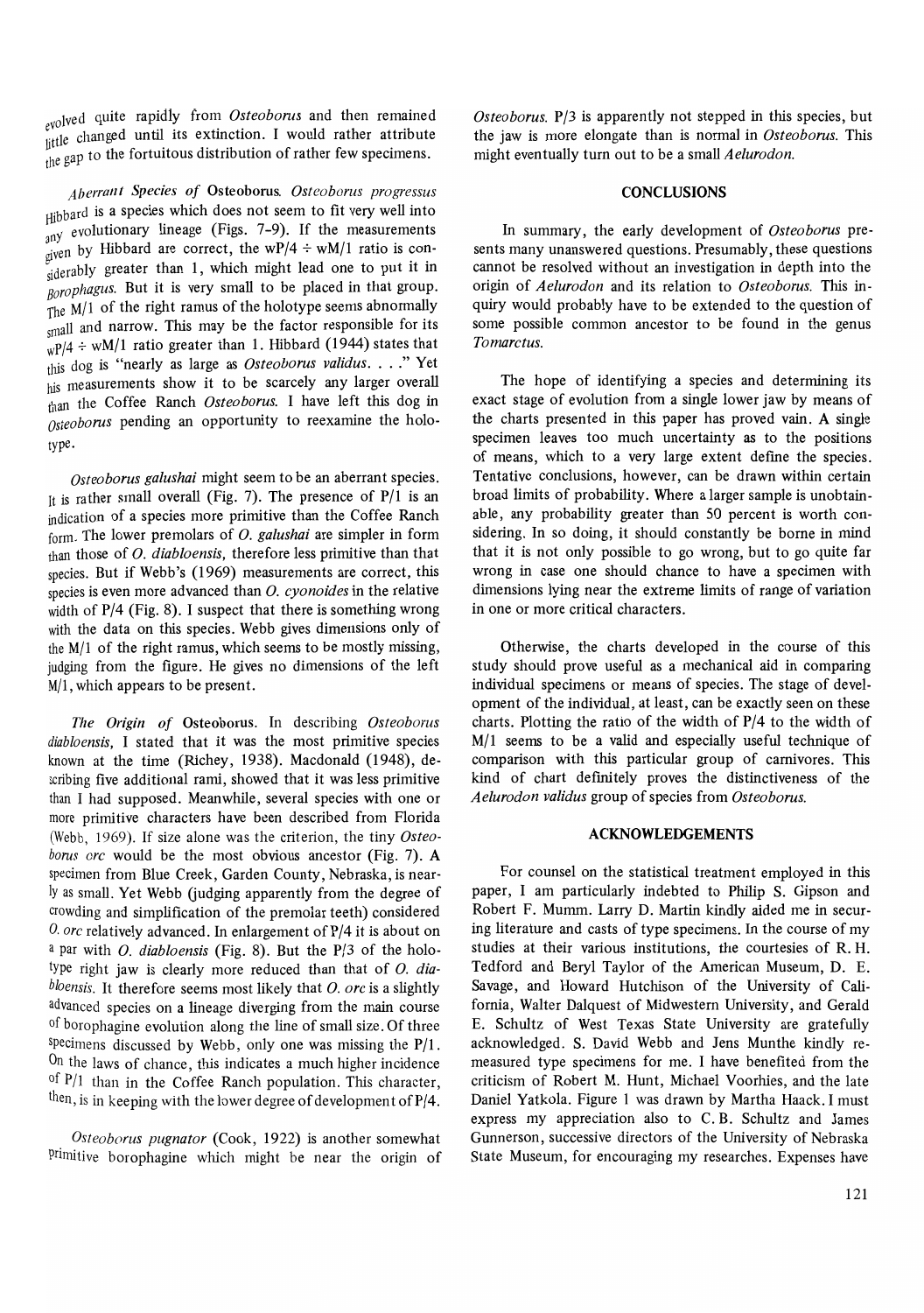been defrayed by a research grant from funds furnished by the late Loren Eiseley, to whom I am very grateful.

#### **REFERENCES**

- Bennett, D. K. MS., 1977. Paleontology, paleoecology and biostratigraphy of the Rhinoceros Hill Fauna (Hemphillian: Latest Miocene), and sedimentology of the enclosing Ogallala formation, Ash Hollow member, Wallace County, Kansas. M.Sc. Thesis. Department of Geology, University of Kansas.
- Boellstorff, J. D. 1976. The succession of Late Cenozoic ashes in the Great Plains: a progress report. *Guidebook, Kansas Geological Survey,* 1 (Midwestern Friends of the Pleistocene, 24th Annual Meeting, Meade County, Kansas): 37-71.
- Cook, H. J. 1922. A Pliocene fauna from Yuma County, Colorado, with notes on the closely related Snake Creek Beds from Nebraska. *Proceedings of the Colorado Museum of Natural History,* Denver, 4(2): 1-6, 18-20.
- Cope, E. D. 1892. A hyaena and other Carnivora from Texas. *Proceedings of the Philadelphia Academy of Natural Sciences,* 44:326-327.
- Dalquest, W. W. 1968. The bone-eating dog, *Borophagus diversidens* Cope. *Quarterly Journal of the Florida Academy of Sciences, 31(2):115-129.*

. 1969. Pliocene carnivores of Coffee Ranch. *Bulletin of the Texas Memorial Museum,* Austin, 15: 1-8.

- Eldredge, N., and S. J. Gould. 1972. Punctuated equilibria: an alternative to phyletic gradualism. *In* T. J. Schopf (ed.), *Models in paleobiology, speciation.* San Francisco, Freeman-Cooper: 82-115.
- Ewer, R. F. 1954. Some adaptive features in the dentition of hyaenas. *Annals and Magazine of Natural History,* Series 12,7:188-194.
- Freudenberg, W. 1910.Die Säugetierfauna des Pliocäns und Postpliocäns von Mexico. I. Carnivoren. *Geologische und Palaontologische Abhandlungen,* Neue Folge, 13(3): 209-214.
- Galiano, H., and D. Frailey. 1977. *Chasmaporthetes kani,*  new species from China, with remarks on relationships of genera within the Hyaenidae (Mammalia, Carnivora). *American Museum Novitates,* 2632: 1-16.
- Hesse, C. J. 1940. A Pliocene vertebrate fauna from Higgins, Lipscomb County, Texas. *University of Texas Publications,* 39-45:671-698.
- Hibbard, C.W. 1944. Two new mammals from the Middle Pliocene of Seward County, Kansas. *Science Bulletin the University of Kansas*, 33(10):107-113.
- . 1950. Mammals of the Rexroad Formation from  $F_0$ Canyon, Meade County, Kansas. *Contributions from th Museum of Paleontology, University of Michigan, 8(6)* 113-192. '
- Hibbard, C. W., and E. S. Riggs. 1949. Upper Pliocene vertal brates from Keefe Canyon, Meade County, Kansas.  $R_u$ *letin of the Geological Society of America, 60(5):829*  860.
- Johnston, C. S. 1939a. A preliminary report on the Lat Middle Pliocene Axtel Locality and the description  $c$ a new member of the genus *Osteoborus. American Jounu of Science,* 237 :895-898.
- \_\_ . 1939b. A skull of *Osteoborus validus* from the Earl Middle Pliocene of Texas. *Journal of Paleontolon* 13(5) :526-538.
- Johnston, C. S., and D. E. Savage. 1955. A survey of variou Late Cenozoic vertebrate faunas of the Panhandle  $<sub>0</sub>$ </sub> Texas. Part I. *University of California Publications* i *Geological Sciences, 31(2):27-49.*
- Kitts, D. B. 1957. A Pliocene vertebrate fauna from Elli County, Oklahoma. *Circular*, Oklahoma Geologia *Survey,* Norman, 45 :1-24 .
- Macdonald, J. R. 1948. Pliocene carnivores of the Black Hawl Ranch Fauna. *University of California Publications u Geological Sciences, 28(3):53-80.*
- Martin, H. T. 1928. Two new carnivores from the Pliocene<sup>o</sup> Kansas. *Journal of Mammalogy, 9(3):233-236.*
- Matthew, W. D. 1924. Third contribution to the Snake Creel Fauna. *Bulletin of the American Museum of Natura History,* 50(2):55-210.
- Matthew, W. D., and H. J. Cook. 1909. A Pliocene fauna from western Nebraska. *Bulletin of the American Museum o. Natural History, 26(27):361-414.*
- Matthew, W.D., and R.A. Stirton. 1930. Osteology and affinities of *Borophagus. University of California Publici tions, Bulletin of the Department of Geological Sciences*  19(17) :349-396.
- McGrew, P. O. 1944a. An Osteoborus from Honduras. Public tions of the Field Museum of Natural History, Geologia Series, 8(12):75-77.